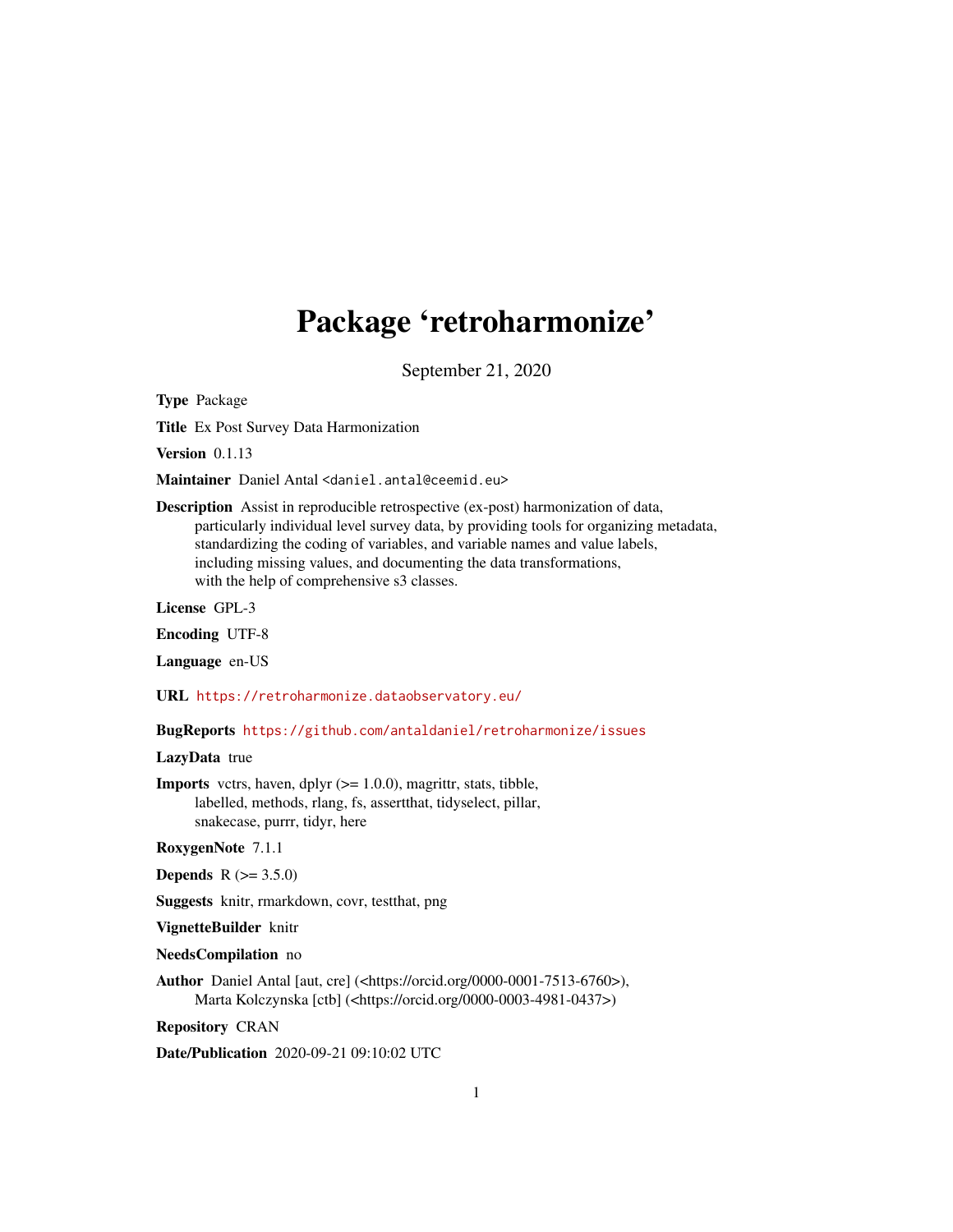## R topics documented:

|       | $\overline{4}$ |
|-------|----------------|
|       | -5             |
|       |                |
|       |                |
|       |                |
|       |                |
|       |                |
|       |                |
|       |                |
|       |                |
|       |                |
|       |                |
|       |                |
|       |                |
|       |                |
|       |                |
|       |                |
|       |                |
| Index | 24             |

<span id="page-1-1"></span>as\_factor *Convert labelled\_spss\_survey vector To Factor*

#### Description

Convert a [labelled\\_spss\\_survey](#page-10-1) vector to a type of factor. Keeps only the levels and class attributes.

#### Usage

```
as_factor(x, levels = "default", ordered = FALSE)
```
#### Arguments

| x      | Object to coerce to a factor.                                                                  |
|--------|------------------------------------------------------------------------------------------------|
| levels | How to create the levels of the generated factor:                                              |
|        | • "default": uses labels where available, otherwise the values. Labels are<br>sorted by value. |
|        | • "both": like "default", but pastes together the level and value                              |
|        | • "label": use only the labels; unlabelled values become NA                                    |
|        | • "values: use only the values"                                                                |

<span id="page-1-0"></span>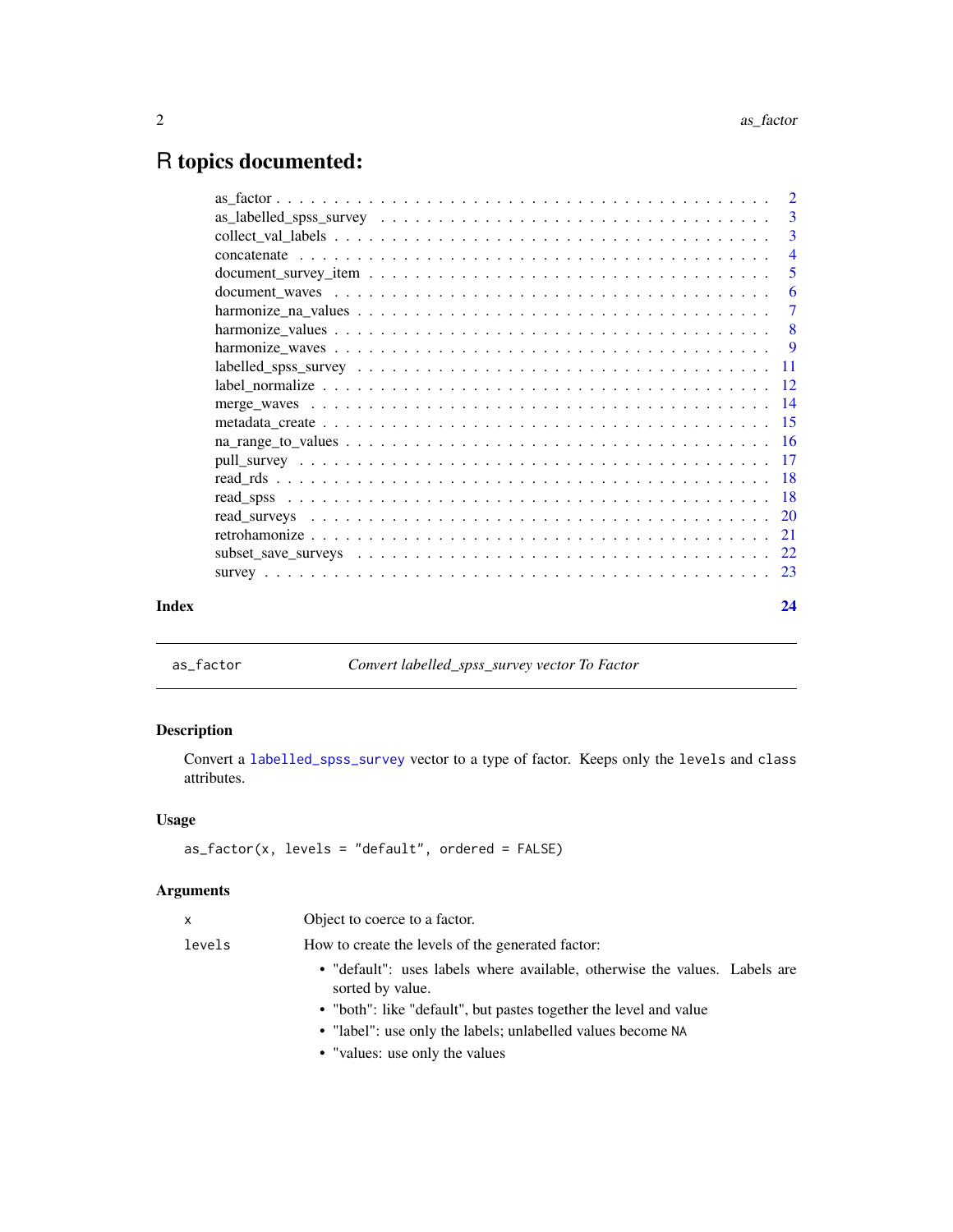#### <span id="page-2-0"></span>as\_labelled\_spss\_survey 3

ordered If TRUE create an ordered (ordinal) factor, if FALSE (the default) create a regular (nominal) factor.

#### See Also

as\_factor is imported from haven:[:as\\_factor](#page-1-1)

<span id="page-2-2"></span>as\_labelled\_spss\_survey

*Labelled to labelled\_spss\_survey*

#### Description

Labelled to labelled\_spss\_survey

#### Usage

as\_labelled\_spss\_survey(x, id)

#### Arguments

| $\mathsf{x}$ | A vector of class haven_labelled or haven_labelled_spss. |
|--------------|----------------------------------------------------------|
| id           | The survey identifier.                                   |

#### Value

```
A vector of labelled_spss_survey
```
#### See Also

Other type conversion functions: [labelled\\_spss\\_survey\(](#page-10-1))

<span id="page-2-1"></span>collect\_val\_labels *Collect labels from metadata file*

#### Description

Collect labels from metadata file

#### Usage

collect\_val\_labels(metadata)

collect\_na\_labels(metadata)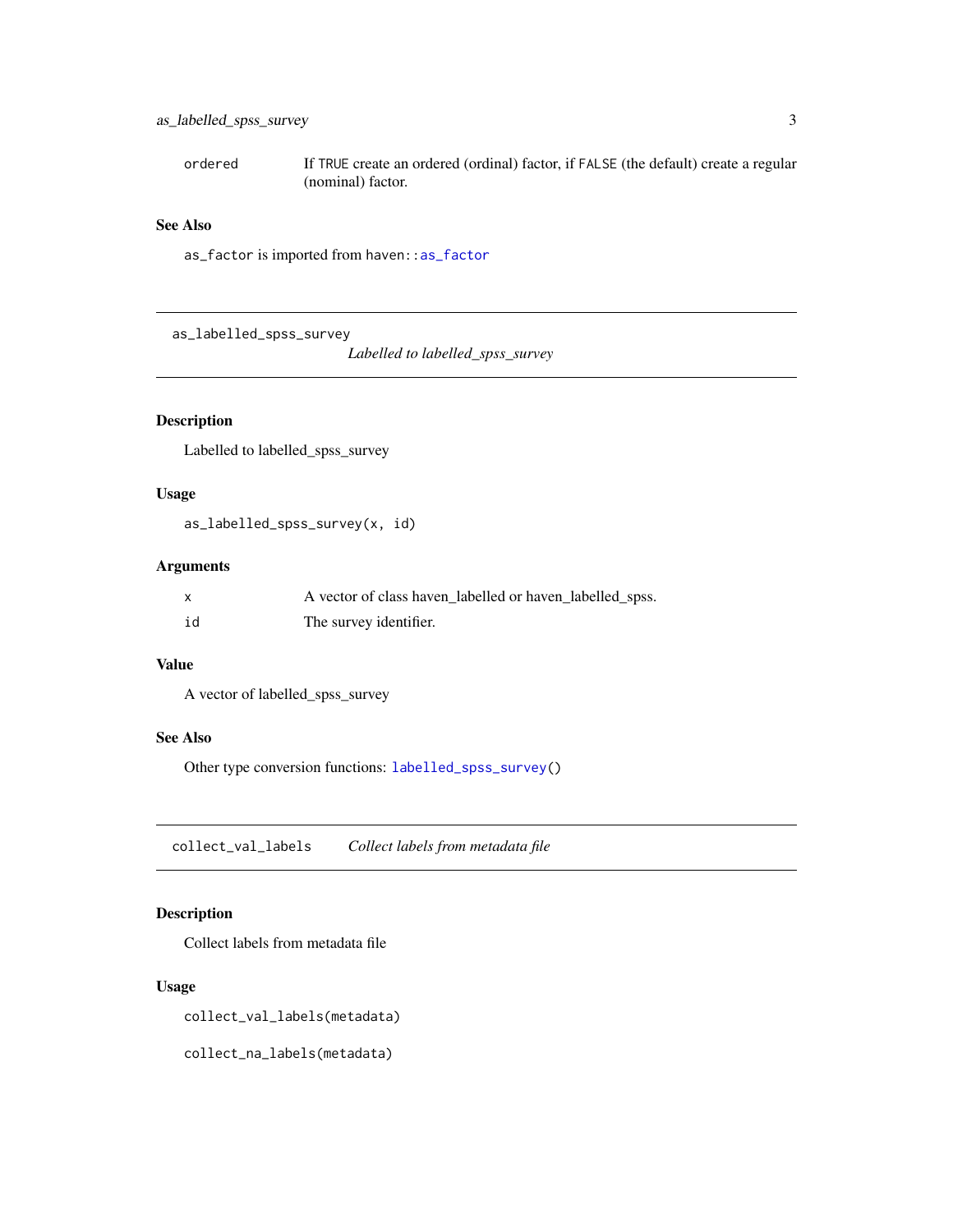#### <span id="page-3-0"></span>**Arguments**

metadata A metadata data frame created by [metadata\\_create](#page-14-1).

### Value

The unique valid labels or the user-defined missing labels found in all the files analyzed in metadata.

#### See Also

Other harmonization functions: [harmonize\\_na\\_values\(](#page-6-1)), [harmonize\\_values\(](#page-7-1)), [harmonize\\_waves\(](#page-8-1)), [label\\_normalize\(](#page-11-1)), [merge\\_waves\(](#page-13-1)), [na\\_range\\_to\\_values\(](#page-15-1))

#### Examples

```
test_survey <- retroharmonize::read_rds (
  file = system.file("examples", "ZA7576.rds",
                  package = "retroharmonize"),
  id = "test"
\mathcal{L}example_metadata <- metadata_create (test_survey)
collect_val_labels (metadata = example_metadata )
collect_na_labels ( metadata = example_metadata )
```
concatenate *Concatenate haven\_labelled\_spss vectors*

#### Description

Concatenate haven\_labelled\_spss vectors

#### Usage

concatenate(x, y)

#### Arguments

| x | A haven_labelled_spss vector. |
|---|-------------------------------|
| ٧ | A haven_labelled_spss vector. |

#### Value

A concatenated haven\_labelled\_spss vector. Returns an error if the attributes do not match. Gives a warning when only the variable label do not match.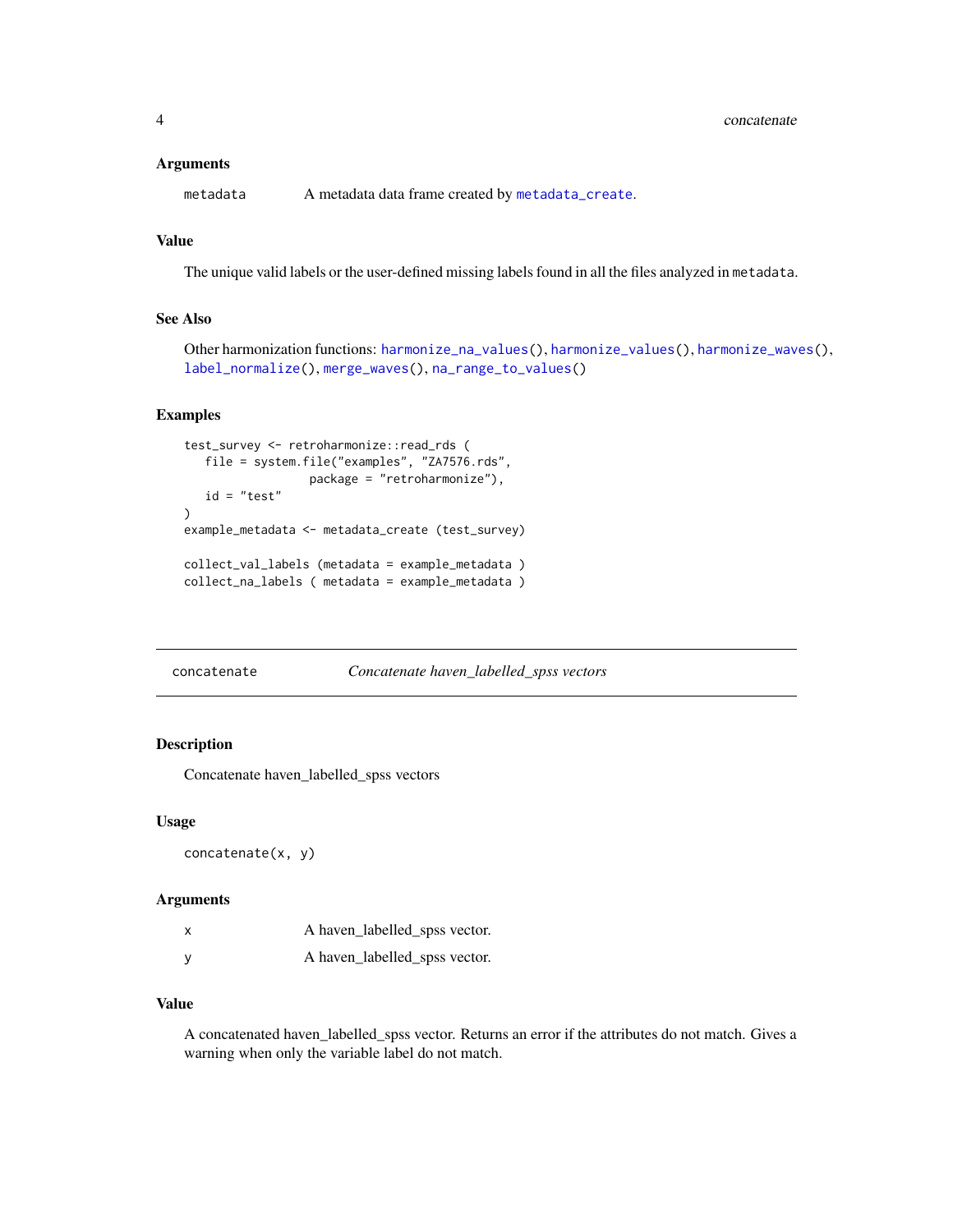#### <span id="page-4-0"></span>document\_survey\_item 5

#### Examples

```
v1 <- labelled::labelled(
c(3,4,4,3,8, 9),
c(YES = 3, NO = 4, 'WRONG LABEL' = 8, REFUSED = 9)\lambdav2 <- labelled::labelled(
  c(4,3,3,9),
  c(YES = 3, NO = 4, 'WRONG LABEL' = 8, REFUSED = 9)\lambdas1 <- haven::labelled_spss(
  x = unclass(v1), \qquad # remove labels from earlier defined
  labels = labelled::val_labels(v1), # use the labels from earlier defined
 na_values = NULL,
 na_range = 8:9,label = "Variable Example"
)
s2 <- haven::labelled_spss(
  x = unclass(v2), \qquad # remove labels from earlier defined
  labels = labelled::val_labels(v2), # use the labels from earlier defined
  na_values = NULL,
  na_range = 8:9,label = "Variable Example"
)
concatenate (s1,s2)
```
<span id="page-4-1"></span>document\_survey\_item *Document survey item harmonization*

#### Description

Document survey item harmonization

#### Usage

```
document_survey_item(x)
```
#### Arguments

x A labelled\_spss\_survey vector from a single survey or concatenated from several surveys.

#### Value

Returns a list of the current and historic coding, labelling of the valid range and missing values or range, the history of the variable names and the history of the survey IDs.

#### See Also

Other documentation functions: [document\\_waves\(](#page-5-1))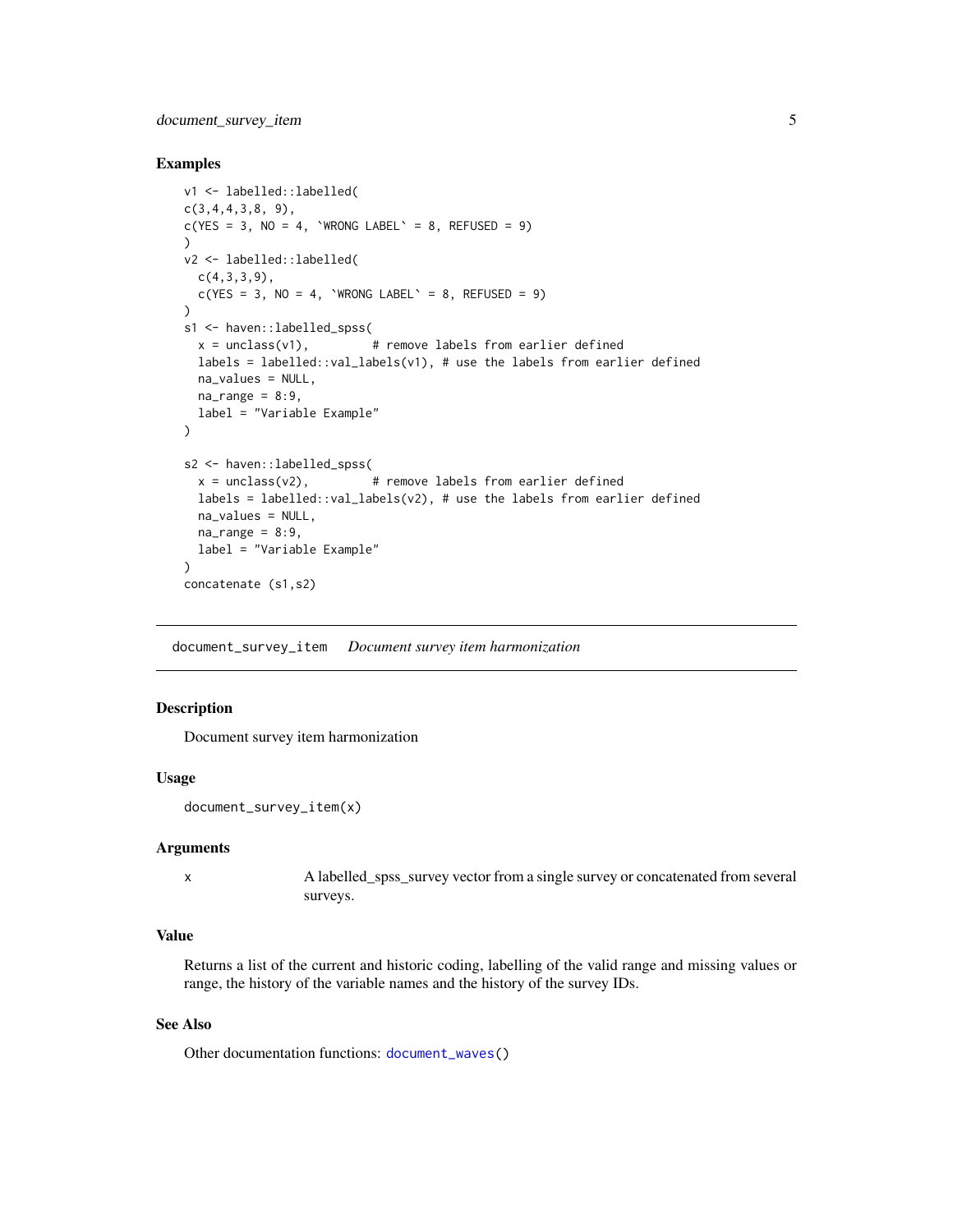#### <span id="page-5-0"></span>Examples

```
var1 <- labelled::labelled_spss(
x = c(1, 0, 1, 1, 0, 8, 9),
labels = c("TRY" = 1,"NOT TRUST" = 0.
           "DON'T KNOW" = 8,
           "INAP. HERE" = 9),
na\_values = c(8,9)var2 <- labelled::labelled_spss(
  x = c(2, 2, 8, 9, 1, 1),
  labels = c("Tend to trust" = 1,"Tend not to trust" = 2,
             "DK" = 8,"Inap" = 9),
  na\_values = c(8,9)h1 <- harmonize_values (
  x = var1,
  harmonize_label = "Do you trust the European Union?",
harmonize_labels = list (
   from = c("^tend\\sto|^n; "^tend\\sto|not|not\\sttust", "^dk|^don", "^inap"),to = c("trust", "not_trust", "do_not_know", "inap"),
  numeric_values = c(1,0,99997, 99999)),
na\_values = c("do\_not\_know" = 99997,"inap" = 99999,
  id = "survey1",)
h2 <- harmonize_values (
  x = var2,
  harmonize_label = "Do you trust the European Union?",
  harmonize_labels = list (
   from = c("^tend\\sto|^trust", "^tend\\snot|not\\strust", "^dk|^don", "^inap"),
   to = c("trust", "not\_trust", "do\_not\_know", "inap"),numeric_values = c(1,0,99997, 99999)),
  na\_values = c("do\_not\_known" = 99997,"inap" = 99999),
  id = "survey2"
\lambdah3 <- concatenate(h1, h2)
document_survey_item(h3)
```
<span id="page-5-1"></span>document\_waves *Document survey lists*

#### Description

Document survey lists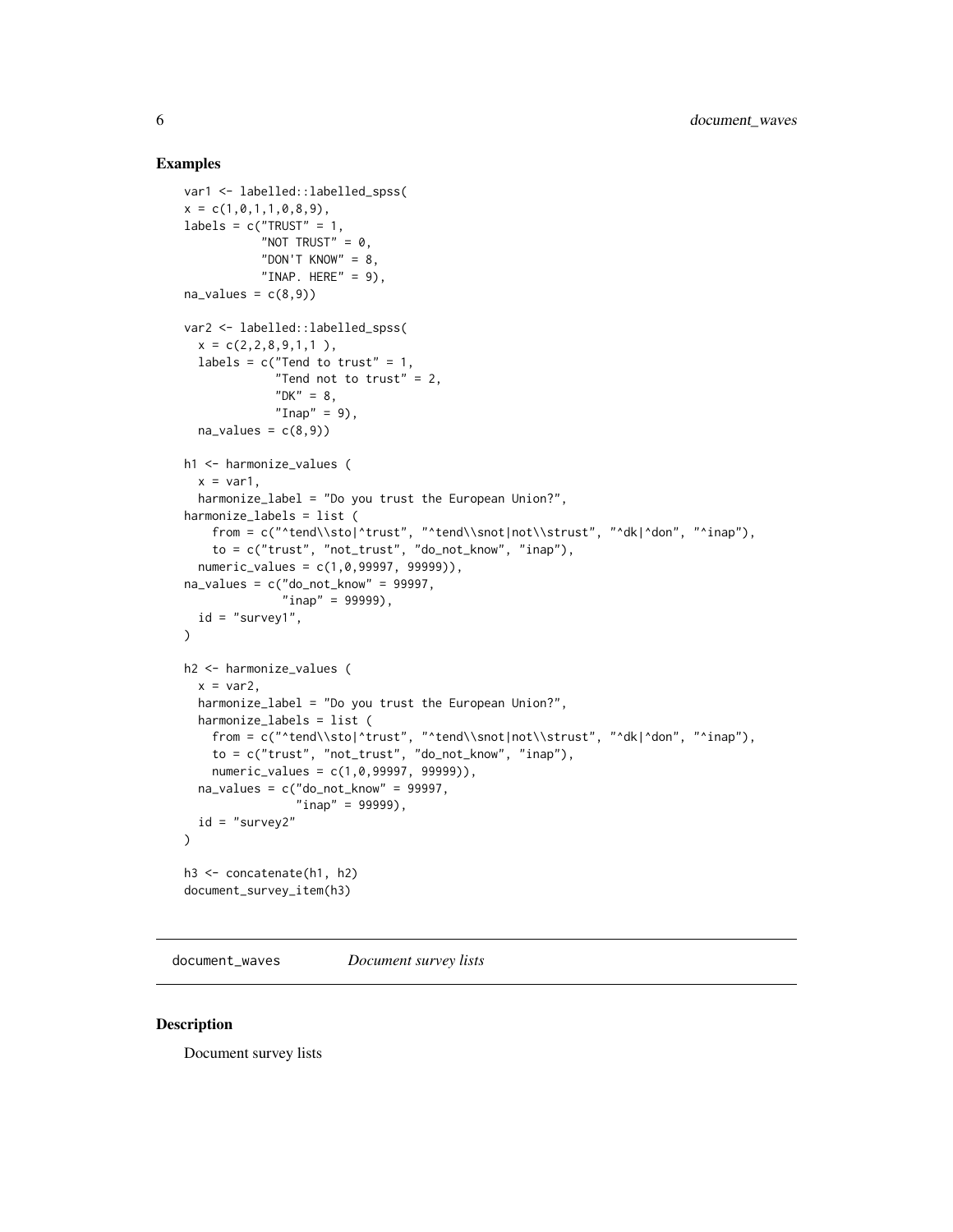#### <span id="page-6-0"></span>harmonize\_na\_values 7

#### Usage

```
document_waves(survey_list)
```
#### Arguments

[survey](#page-22-1)\_list A list of survey objects.

#### Value

Returns a data frame with the key attributes of the surveys in a survey list: the name of the data file, the number of rows and columns, and the size of the object as stored in memory.

#### See Also

Other documentation functions: [document\\_survey\\_item\(](#page-4-1))

#### Examples

```
examples_dir <- system.file( "examples", package = "retroharmonize")
my_rds_files <- dir( examples_dir)[grepl(".rds",
                                   dir(examples_dir))]
example_surveys <- read_surveys(file.path(examples_dir, my_rds_files))
waves_document <- document_waves(example_surveys)
attr(waves_document, "original_list" )
waves_document
```
<span id="page-6-1"></span>harmonize\_na\_values *Harmonize na\_values in haven\_labelled\_spss*

#### Description

Harmonize na\_values in haven\_labelled\_spss

#### Usage

```
harmonize_na_values(df)
```
#### Arguments

df A data frame that contains haven\_labelled\_spss vectors.

#### Value

A tibble where the na\_values are consistent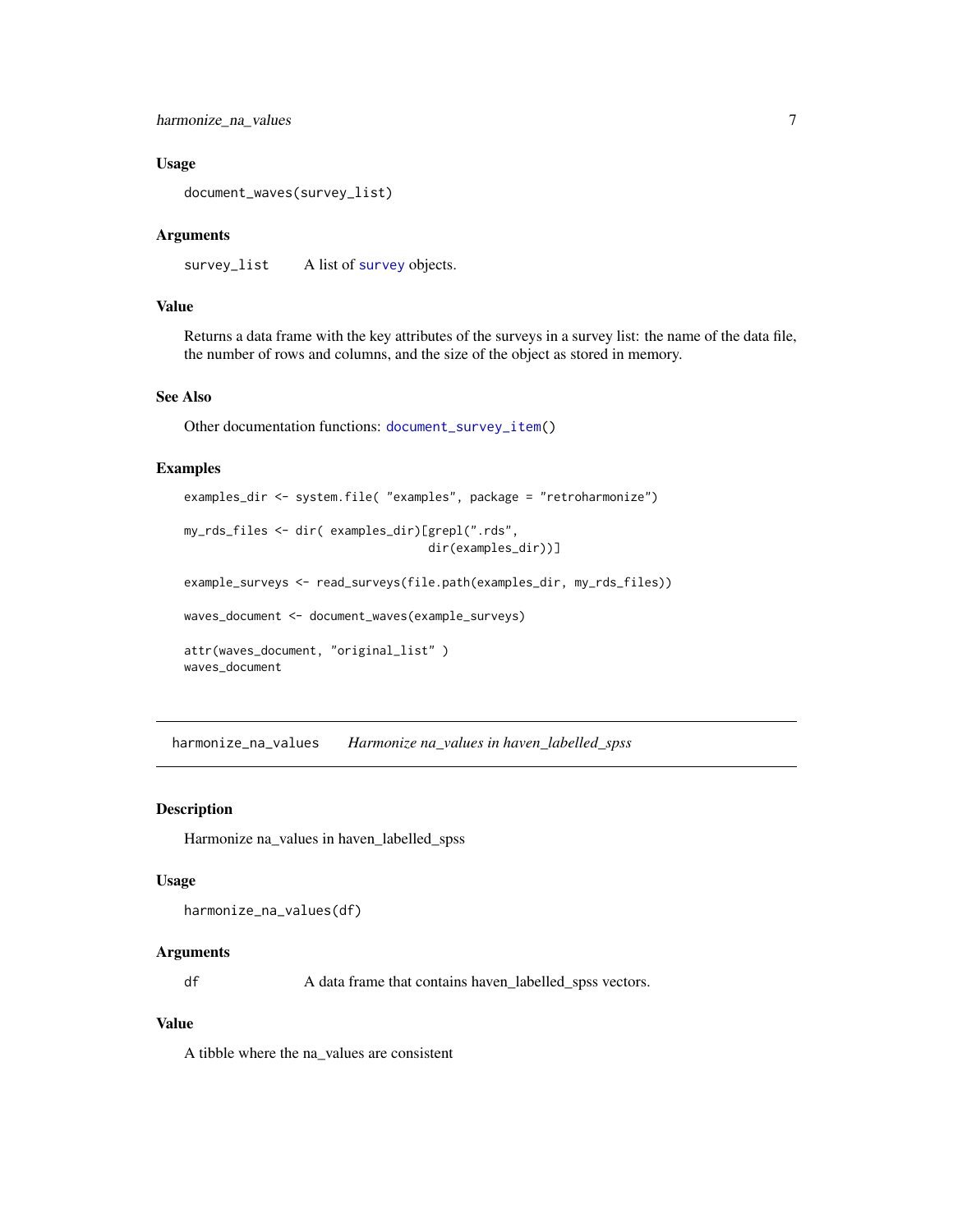#### <span id="page-7-0"></span>See Also

```
Other harmonization functions: collect_val_labels(), harmonize_values(), harmonize_waves(),
label_normalize(), merge_waves(), na_range_to_values()
```
#### Examples

```
examples_dir <- system.file(
    "examples", package = "retroharmonize"
    )
test_read <- read_rds (
     file.path(examples_dir, "ZA7576.rds"),
     id = "ZA7576",
     doi = "test_doi")
harmonize_na_values(test_read)
```
<span id="page-7-1"></span>harmonize\_values *Harmonize the values and labels of labelled vectors*

#### Description

Harmonize the values and labels of labelled vectors

#### Usage

```
harmonize_values(
  x,
 harmonize_label = NULL,
 harmonize_labels = NULL,
  na_values = c(do_not_know = 99997, declined = 99998, inap = 99999),
 na_range = NULL,
  id = "survey_id",name_orig = NULL
\lambda
```
#### Arguments

```
x A labelled vector
harmonize_label
                 A character vector of 1L containing the new, harmonize variable label. Defaults
                 to NULL, in which case it uses the variable label of x, unless it is also NULL.
harmonize_labels
                 A list of harmonization values
na_values A named vector of na_values, the observations that are defined to be treated as
                 missing in the SPSS-style coding.
```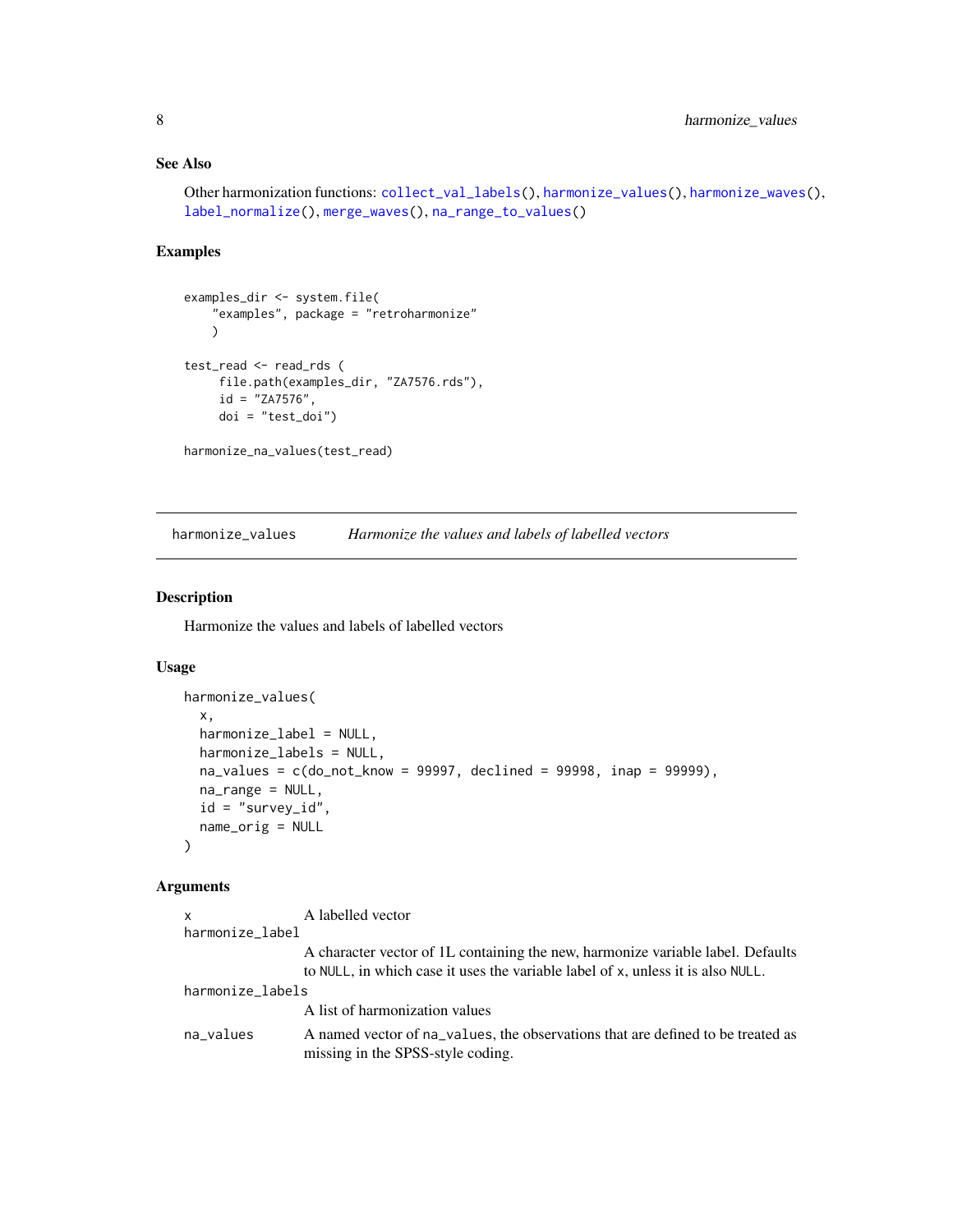<span id="page-8-0"></span>

| na_range  | A min, max range of na_range, the continuous missing value range. In most<br>surveys this should be left NULL. |
|-----------|----------------------------------------------------------------------------------------------------------------|
| id        | A survey ID, defaults to survey id                                                                             |
| name_orig | The original name of the variable. If left NULL it uses the latest name of the<br>object x.                    |

#### Value

A labelled vector that contains in its metadata attributes the original labelling, the original numeric coding and the current labelling, with the numerical values representing the harmonized coding.

#### See Also

Other harmonization functions: [collect\\_val\\_labels\(](#page-2-1)), [harmonize\\_na\\_values\(](#page-6-1)), [harmonize\\_waves\(](#page-8-1)), [label\\_normalize\(](#page-11-1)), [merge\\_waves\(](#page-13-1)), [na\\_range\\_to\\_values\(](#page-15-1))

Other harmonization functions: [collect\\_val\\_labels\(](#page-2-1)), [harmonize\\_na\\_values\(](#page-6-1)), [harmonize\\_waves\(](#page-8-1)), [label\\_normalize\(](#page-11-1)), [merge\\_waves\(](#page-13-1)), [na\\_range\\_to\\_values\(](#page-15-1))

#### Examples

```
var1 <- labelled::labelled_spss(
 x = c(1, 0, 1, 1, 0, 8, 9),
 labels = c("TRUST" = 1,"NOT TRUST" = 0,
             "DON'T KNOW" = 8,
             "INAP. HERE" = 9),
 na\_values = c(8,9)harmonize_values (
 var1,
 harmonize_labels = list (
    from = c("^tend\\sto|^trust", "^tend\\snot|not\\strust", "^dk|^don", "^inap"),
    to = c("trust", "not_trust", "do_not_know", "inap"),
    numeric_values = c(1,0,99997, 99999)),
    na\_values = c("do\_not\_known" = 99997,"inap" = 99999,
    id = "survey_id"\mathcal{L}
```
<span id="page-8-1"></span>harmonize\_waves *Harmonize waves*

#### Description

Harmonize the values of surveys. It binds together variables that are all present in the surveys, and applies a harmonization function on them.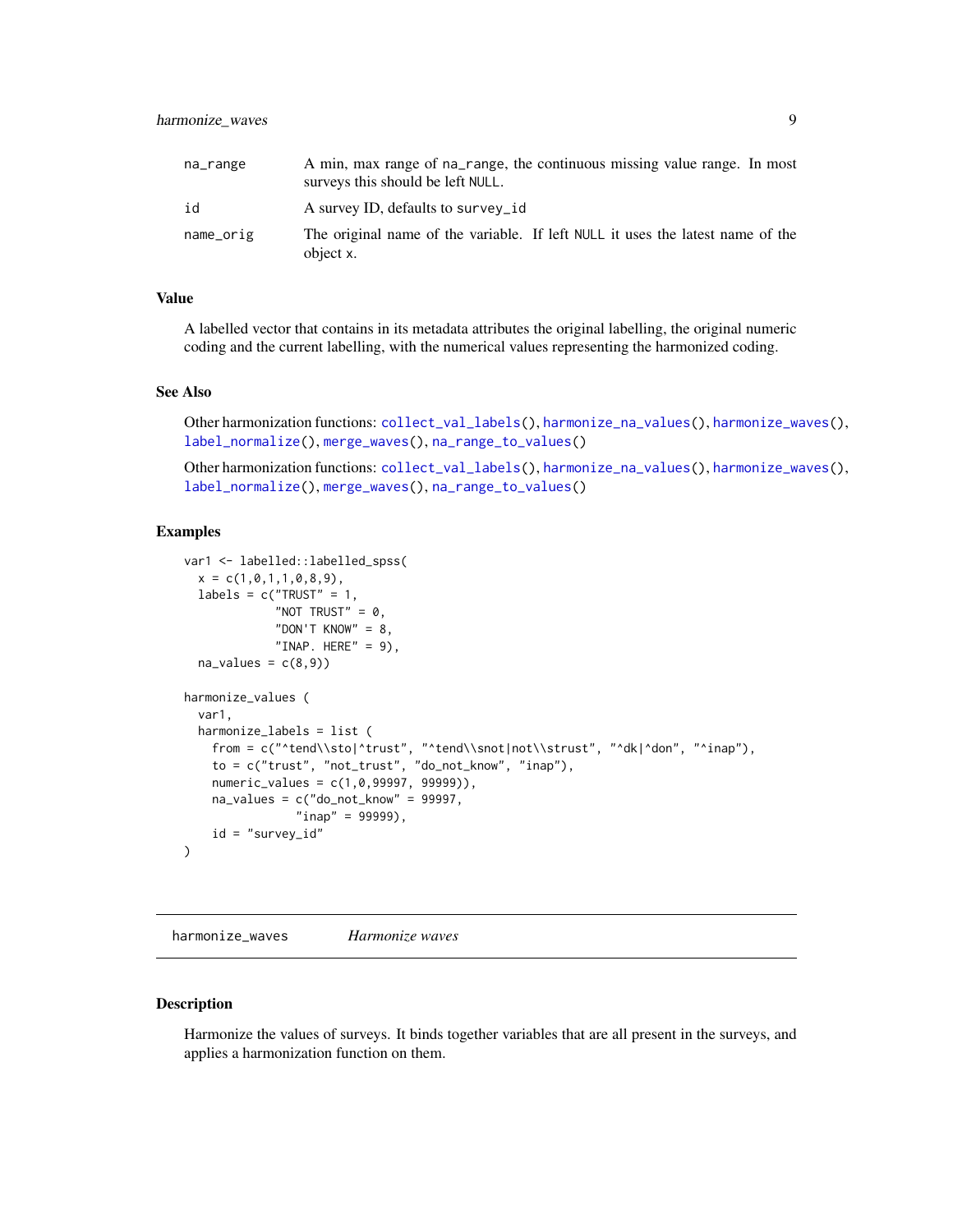#### <span id="page-9-0"></span>Usage

```
harmonize_waves(waves, .f, status_message = FALSE)
```
#### Arguments

| waves          | A list of surveys                                                                                    |
|----------------|------------------------------------------------------------------------------------------------------|
| . $\mathsf{f}$ | A function to apply for the harmonization.                                                           |
|                | status_message Defaults to FALSE. If set to TRUE it shows the id of the survey that is being joined. |

#### Value

A natural full join of all surveys into a data frame.

#### See Also

```
Other harmonization functions: collect_val_labels(), harmonize_na_values(), harmonize_values(),
label_normalize(), merge_waves(), na_range_to_values()
```

```
examples_dir <- system.file("examples", package = "retroharmonize")
survey_list <- dir(examples_dir)[grepl("\\.rds", dir(examples_dir))]
example_surveys <- read_surveys(
 file.path( examples_dir, survey_list),
 save_to_rds = FALSE)
metadata <- lapply ( X = example_surveys, FUN = metadata_create )
metadata <- do.call(rbind, metadata)
to_harmonize <- metadata %>%
 dplyr::filter ( var_name_orig %in%
                 c("rowid", "w1") |
                  grepl("trust ", label_orig ) ) %>%
 dplyr::mutate ( var_label = var_label_normalize(label_orig)) %>%
 dplyr::mutate ( var_name = val_label_normalize(var_label))
harmonize_eb_trust <- function(x) {
 label_list <- list(
   from = c("^tend\\snot", "^cannot", "^tend\\sto", "^can\\srely",
             "^dk", "^inap", "na"),
   to = c("not_trust", "not_trust", "trust", "trust",
           "do_not_know", "inap", "inap"),
   numeric_values = c(0,0,1,1, 99997,99999,99999)
 )
 harmonize_values(x,
                  harmonize_labels = label_list,
                   na_values = c("do_not_know"=99997,
                                 "declined"=99998,
```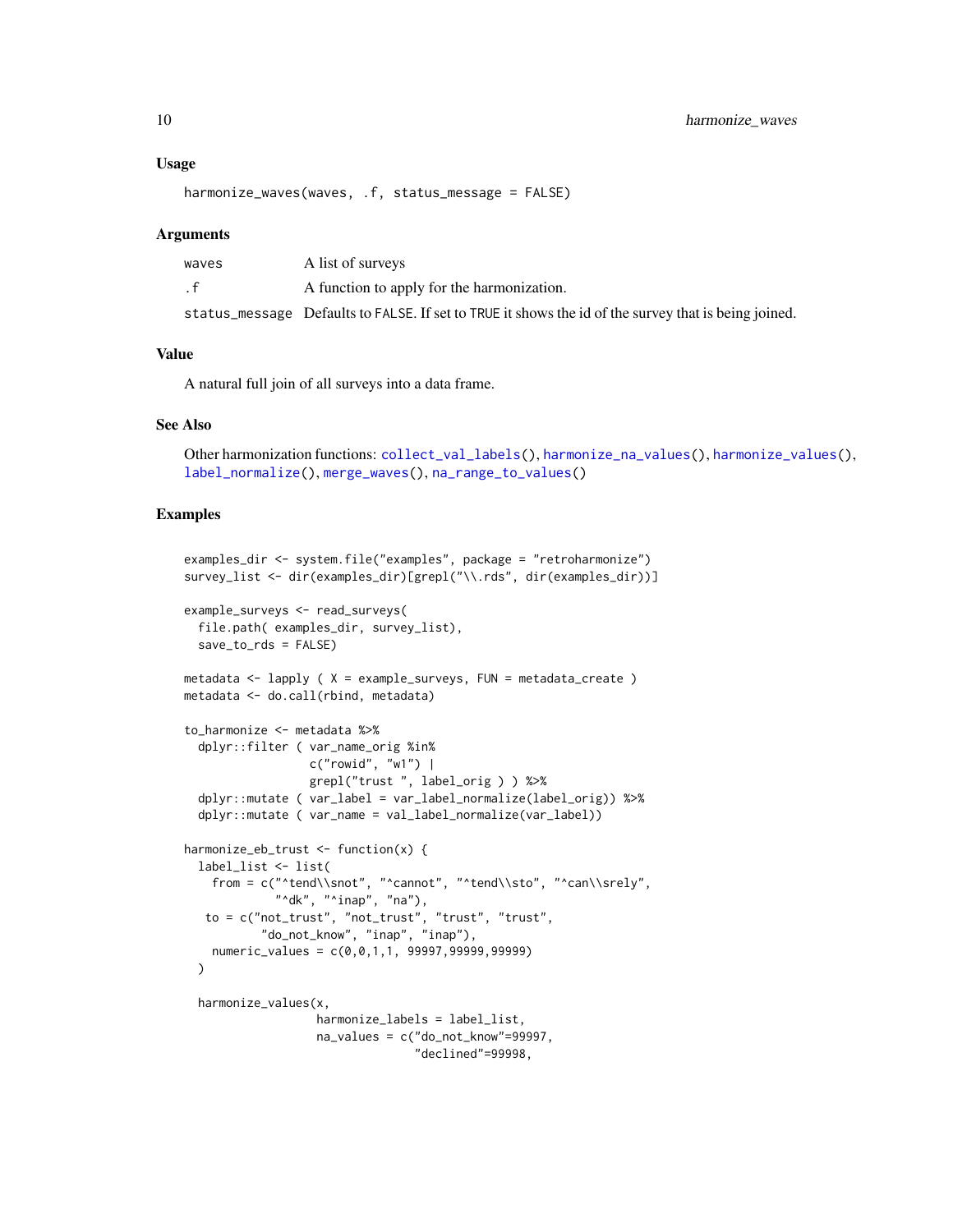```
"inap"=99999)
```
<span id="page-10-0"></span>}

```
merged_surveys <- merge_waves ( example_surveys, var_harmonization = to_harmonize )
```

```
harmonized <- harmonize_waves(waves = merged_surveys,
                              .f = harmonize_eb_trust,
                              status_message = FALSE)
```
)

# For details see Afrobarometer and Eurobarometer Case Study vignettes.

<span id="page-10-1"></span>labelled\_spss\_survey *Labelled vectors for multiple SPSS surveys*

#### <span id="page-10-2"></span>Description

This class is amending haven:[:labelled\\_spss](#page-0-0) with a unique object identifier id to make later binding or joining reproducible and well-documented.

#### Usage

```
labelled_spss_survey(
 x = double(),labels = NULL,
 na_values = NULL,
 na_range = NULL,
 label = NULL,id = NULL,name_orig = NULL
)
as_character(x)
is.labelled_spss_survey(x)
```
as\_numeric(x)

#### Arguments

| <b>X</b>  | A vector to label. Must be either numeric (integer or double) or character.                                                                                                 |
|-----------|-----------------------------------------------------------------------------------------------------------------------------------------------------------------------------|
| labels    | A named vector or NULL. The vector should be the same type as x. Unlike<br>factors, labels don't need to be exhaustive: only a fraction of the values might<br>be labelled. |
| na_values | A vector of values that should also be considered as missing.                                                                                                               |
| na_range  | A numeric vector of length two giving the (inclusive) extents of the range. Use<br>-Inf and Inf if you want the range to be open ended.                                     |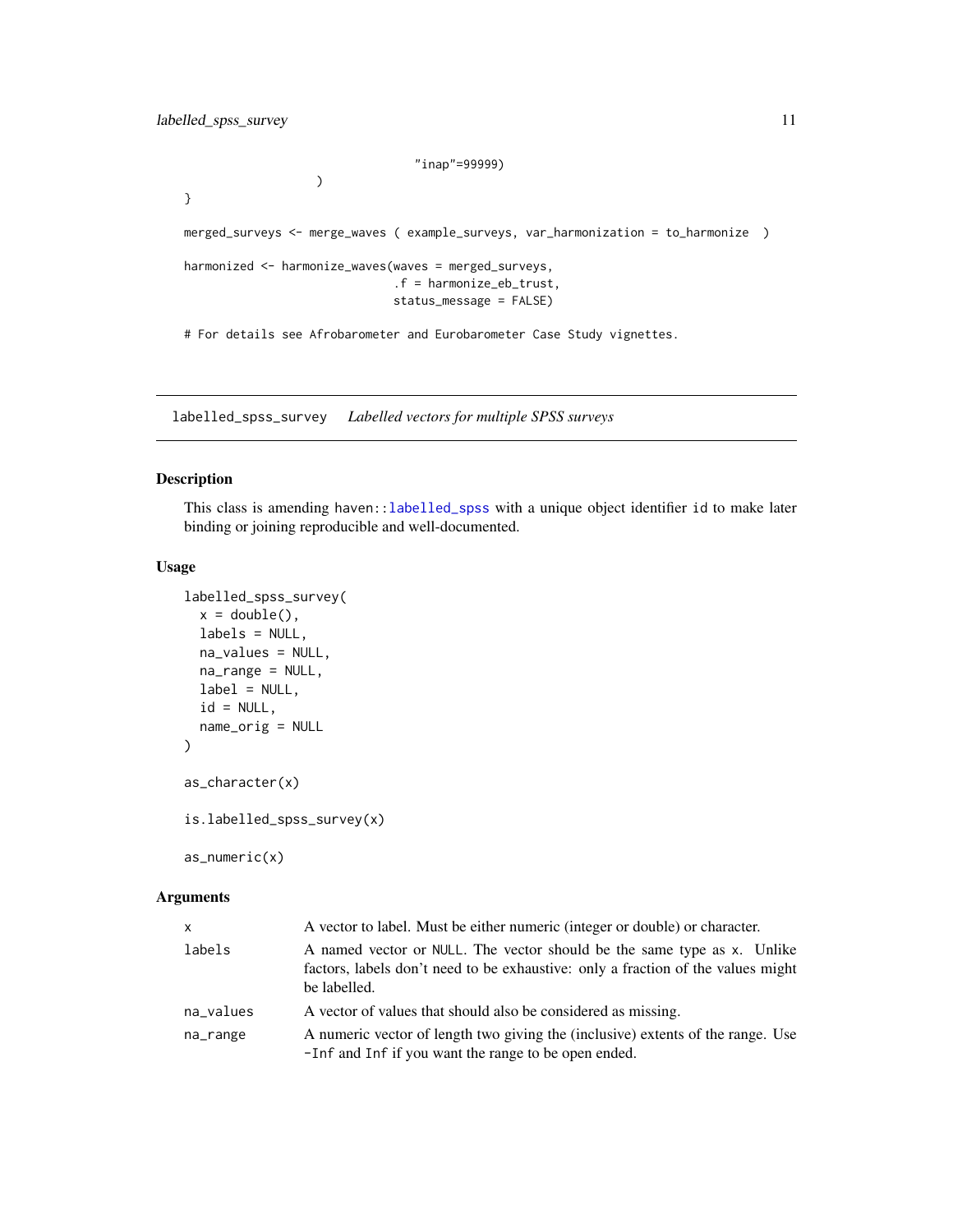<span id="page-11-0"></span>

| label     | A short, human-readable description of the vector.                                          |
|-----------|---------------------------------------------------------------------------------------------|
| id        | Survey ID                                                                                   |
| name_orig | The original name of the variable. If left NULL it uses the latest name of the<br>object x. |

#### Details

It inherits many methods from labelled, but uses more strict coercion and validation rules.

#### See Also

as\_factor

Other type conversion functions: [as\\_labelled\\_spss\\_survey\(](#page-2-2)) Other type conversion functions: [as\\_labelled\\_spss\\_survey\(](#page-2-2))

#### Examples

```
x1 <- labelled_spss_survey(
 1:10, c(Good = 1, Bad = 8),
 na\_values = c(9, 10),
  id = "survey1")
is.na(x1)
# Print data and metadata
print(x1)
x2 <- labelled_spss_survey( 1:10,
labels = c(Good = 1, Bad = 8),
 na\_range = c(9, Inf),label = "Quality rating",
 id = "survey1")is.na(x2)
# Print data and metadata
x2
```
<span id="page-11-1"></span>label\_normalize *Normalize value and variable labels*

#### Description

label\_normalize removes special characters, whitespace, and other typical typing errors.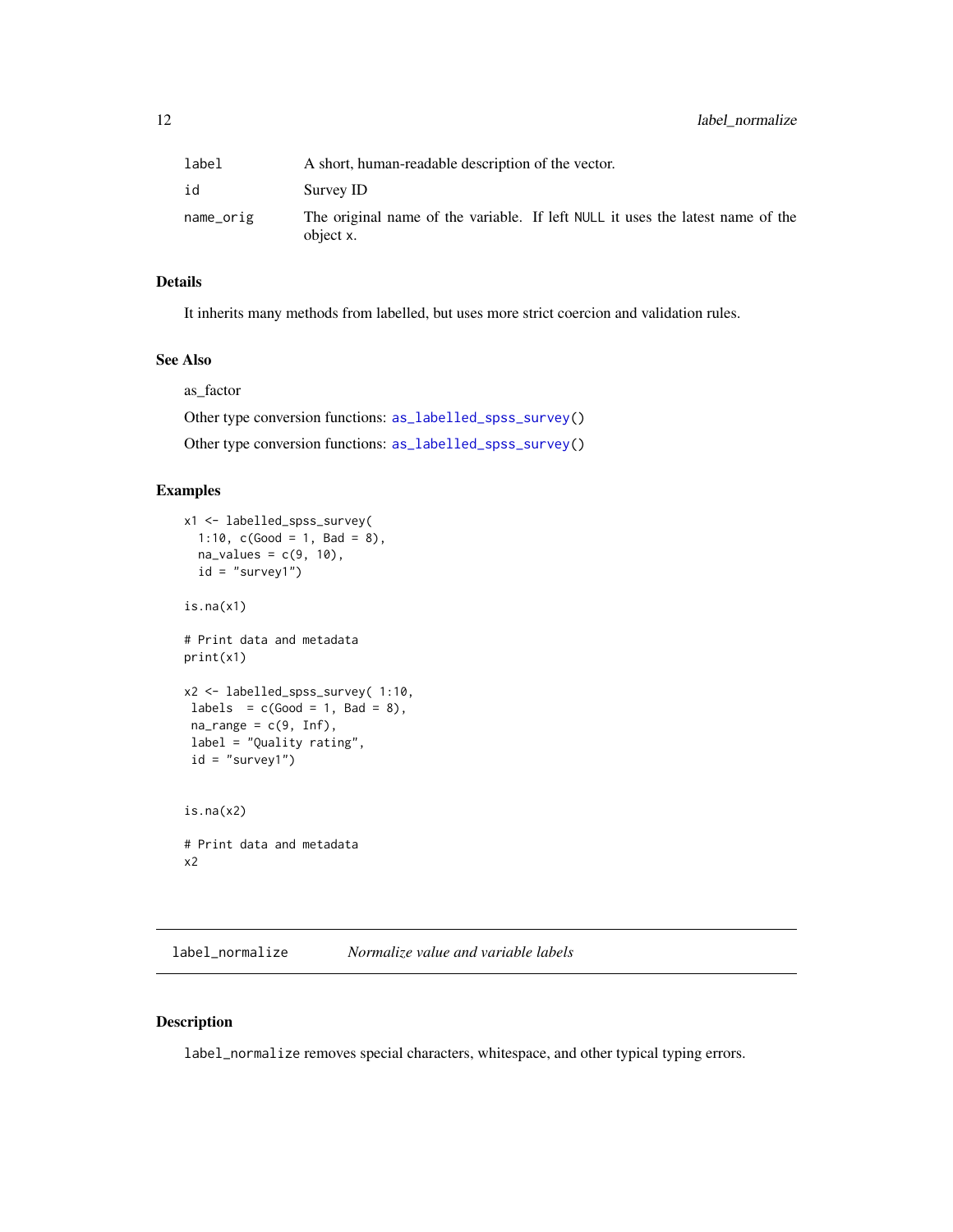<span id="page-12-0"></span>label\_normalize 13

#### Usage

```
label_normalize(x)
```
var\_label\_normalize(x)

val\_label\_normalize(x)

#### Arguments

x A character vector of labels to be normalized.

#### Details

var\_label\_normalize changes the vector to snake\_case. val\_label\_normalize removes possible chunks from question identifiers.

The functions var\_label\_normalize and val\_label\_normalize may be differently implemented for various survey series.

#### See Also

Other harmonization functions: [collect\\_val\\_labels\(](#page-2-1)), [harmonize\\_na\\_values\(](#page-6-1)), [harmonize\\_values\(](#page-7-1)), [harmonize\\_waves\(](#page-8-1)), [merge\\_waves\(](#page-13-1)), [na\\_range\\_to\\_values\(](#page-15-1))

Other harmonization functions: [collect\\_val\\_labels\(](#page-2-1)), [harmonize\\_na\\_values\(](#page-6-1)), [harmonize\\_values\(](#page-7-1)), [harmonize\\_waves\(](#page-8-1)), [merge\\_waves\(](#page-13-1)), [na\\_range\\_to\\_values\(](#page-15-1))

Other harmonization functions: [collect\\_val\\_labels\(](#page-2-1)), [harmonize\\_na\\_values\(](#page-6-1)), [harmonize\\_values\(](#page-7-1)), [harmonize\\_waves\(](#page-8-1)), [merge\\_waves\(](#page-13-1)), [na\\_range\\_to\\_values\(](#page-15-1))

```
label_normalize (
c("Don't know", " TRUST", "DO NOT TRUST",
  "inap in Q.3", "Not 100%", "TRUST < 50%",
  "TRUST >=90%", "Verify & Check", "TRUST 99%+"))
 var_label_normalize (
      c("Q1_Do you trust the national government?",
        " Do you trust the European Commission")
        )
 val_label_normalize (
      c("Q1_Do you trust the national government?",
        " Do you trust the European Commission")
        \lambda
```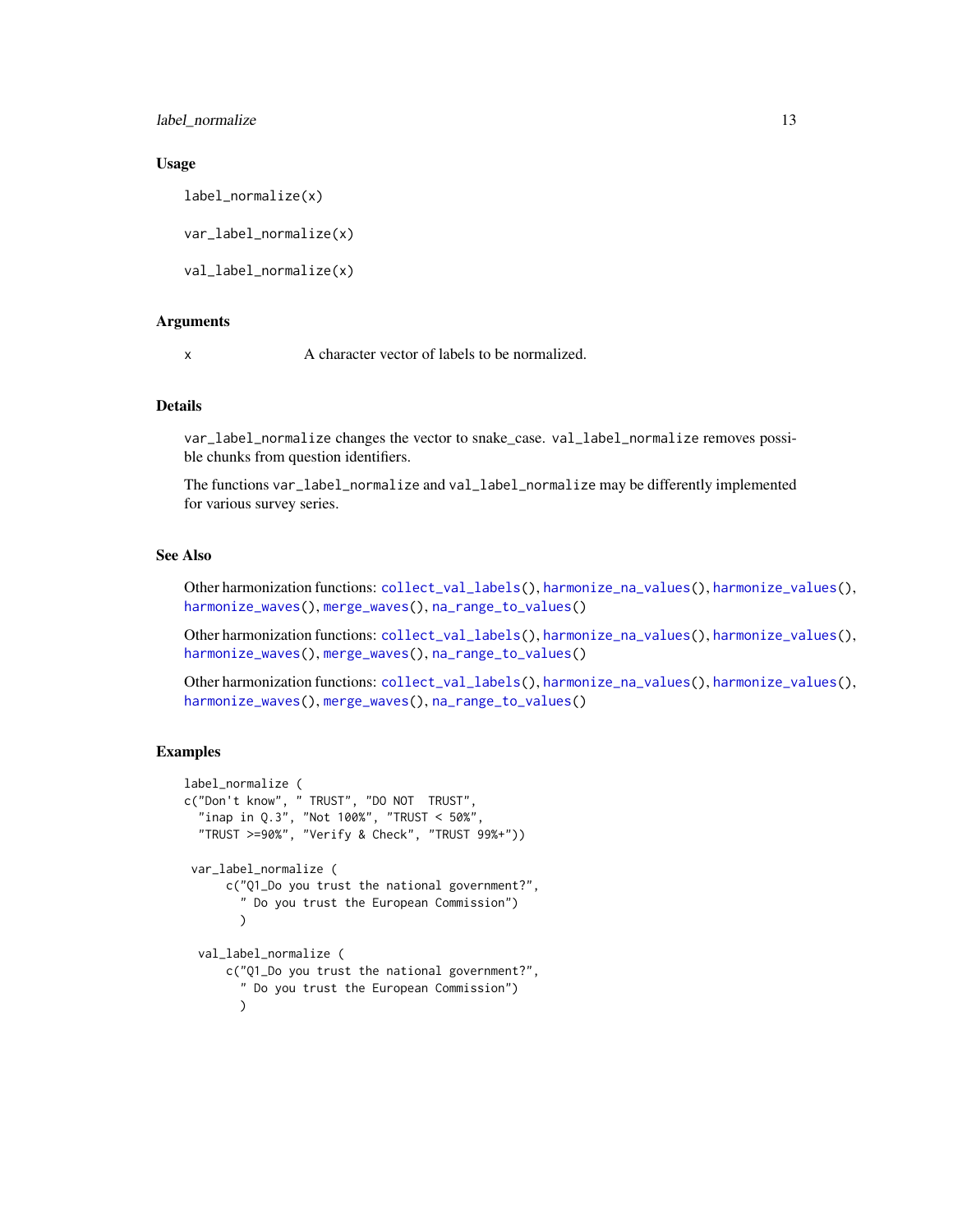<span id="page-13-1"></span><span id="page-13-0"></span>

#### Description

Merge a list of surveys into a list with harmonized variable names, variable labels and survey identifiers.

#### Usage

```
merge_waves(waves, var_harmonization)
```
#### Arguments

waves A list of surveys var\_harmonization Metadata of surveys, including at least filename, var\_name\_orig, var\_name, var\_label.

#### Value

A list of surveys with harmonized names and variable labels.

#### See Also

#### survey

Other harmonization functions: [collect\\_val\\_labels\(](#page-2-1)), [harmonize\\_na\\_values\(](#page-6-1)), [harmonize\\_values\(](#page-7-1)), [harmonize\\_waves\(](#page-8-1)), [label\\_normalize\(](#page-11-1)), [na\\_range\\_to\\_values\(](#page-15-1))

```
examples_dir <- system.file("examples", package = "retroharmonize")
survey_list <- dir(examples_dir)[grepl("\\.rds", dir(examples_dir))]
```

```
example_surveys <- read_surveys(
 file.path( examples_dir, survey_list),
 save_to_rds = FALSE)
```

```
metadata <- lapply ( X = example_surveys, FUN = metadata_create )
metadata <- do.call(rbind, metadata)
```

```
to_harmonize <- metadata %>%
 dplyr::filter ( var_name_orig %in%
                 c("rowid", "w1") |
                 grepl("trust ", label_orig ) ) %>%
 dplyr::mutate ( var_label = var_label_normalize(label_orig) ) %>%
 dplyr::mutate ( var_name = val_label_normalize(var_label) )
```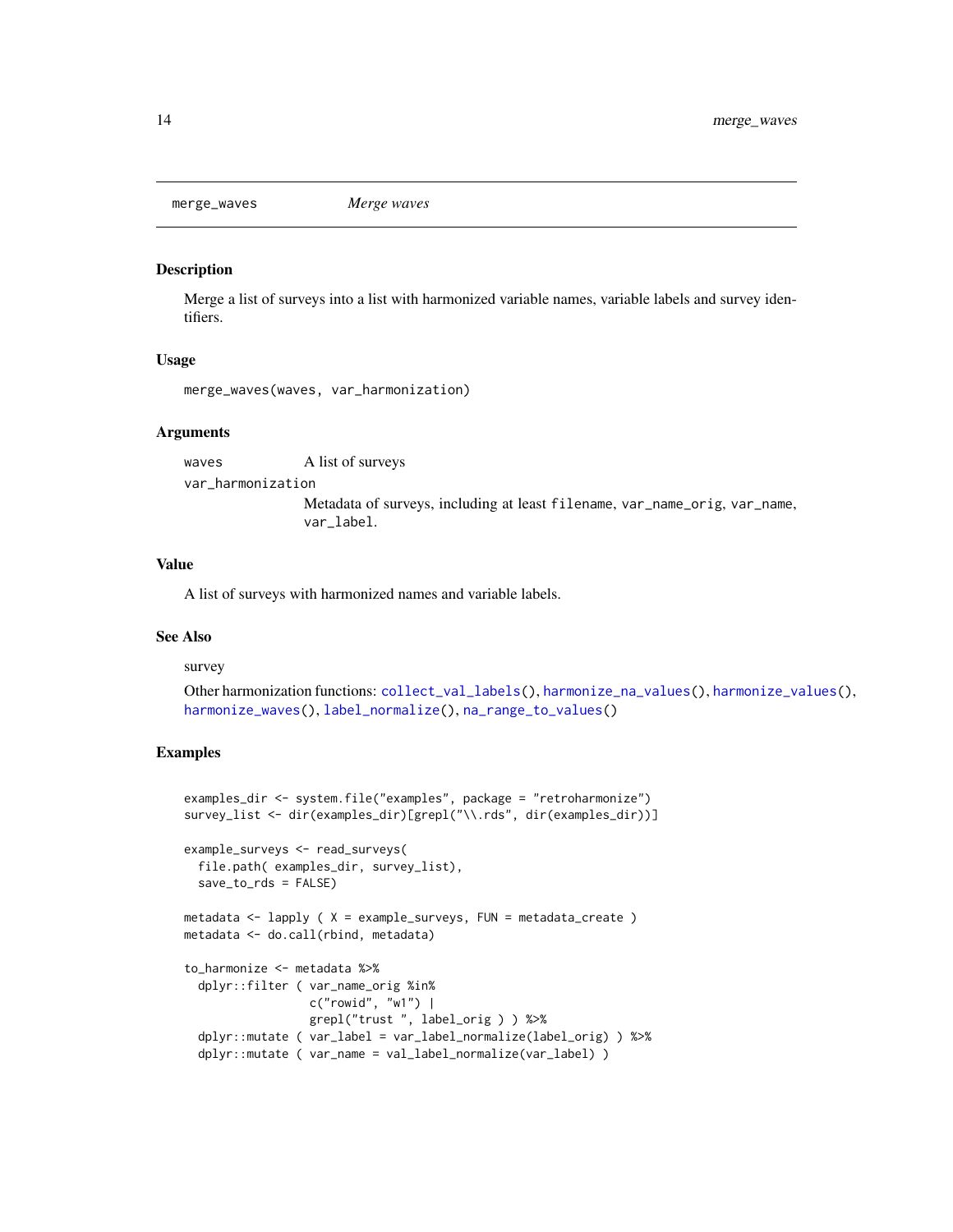```
merge_waves ( example_surveys, to_harmonize )
```
<span id="page-14-1"></span>metadata\_create *Create a metadata table*

#### Description

Create a metadata table from the survey data files.

#### Usage

```
metadata_create(survey)
```
#### Arguments

survey <br>A survey data frame.

#### Details

The structure of the returned tibble:

filename The original file name; if present; missing, if a non-[survey](#page-22-1) data frame is used as input survey.

id The ID of the [survey](#page-22-1), if present; missing, if a non-survey data frame is used as input survey.

var\_name\_orig The original variable name in SPSS.

class\_orig The original variable class after importing with[read\\_spss](#page-17-1).

label\_orig The original variable label in SPSS.

labels A list of the value labels.

valid\_labels A list of the value labels that are not marked as missing values.

na\_labels A list of the value labels that refer to user-defined missing values.

na\_range An optional range of a continuous missing range, if present in the vector.

**n\_labels** Number of categories or unique levels, which may be different from the sum of missing and category labels.

n\_valid\_labels Number of categories in the non-missing range.

n\_na\_labels Number of categories of the variable, should be the sum of the former two.

na\_levels A list of the user-defined missing values.

#### Value

A nested data frame with metadata and the range of labels, na\_values and the na\_range itself.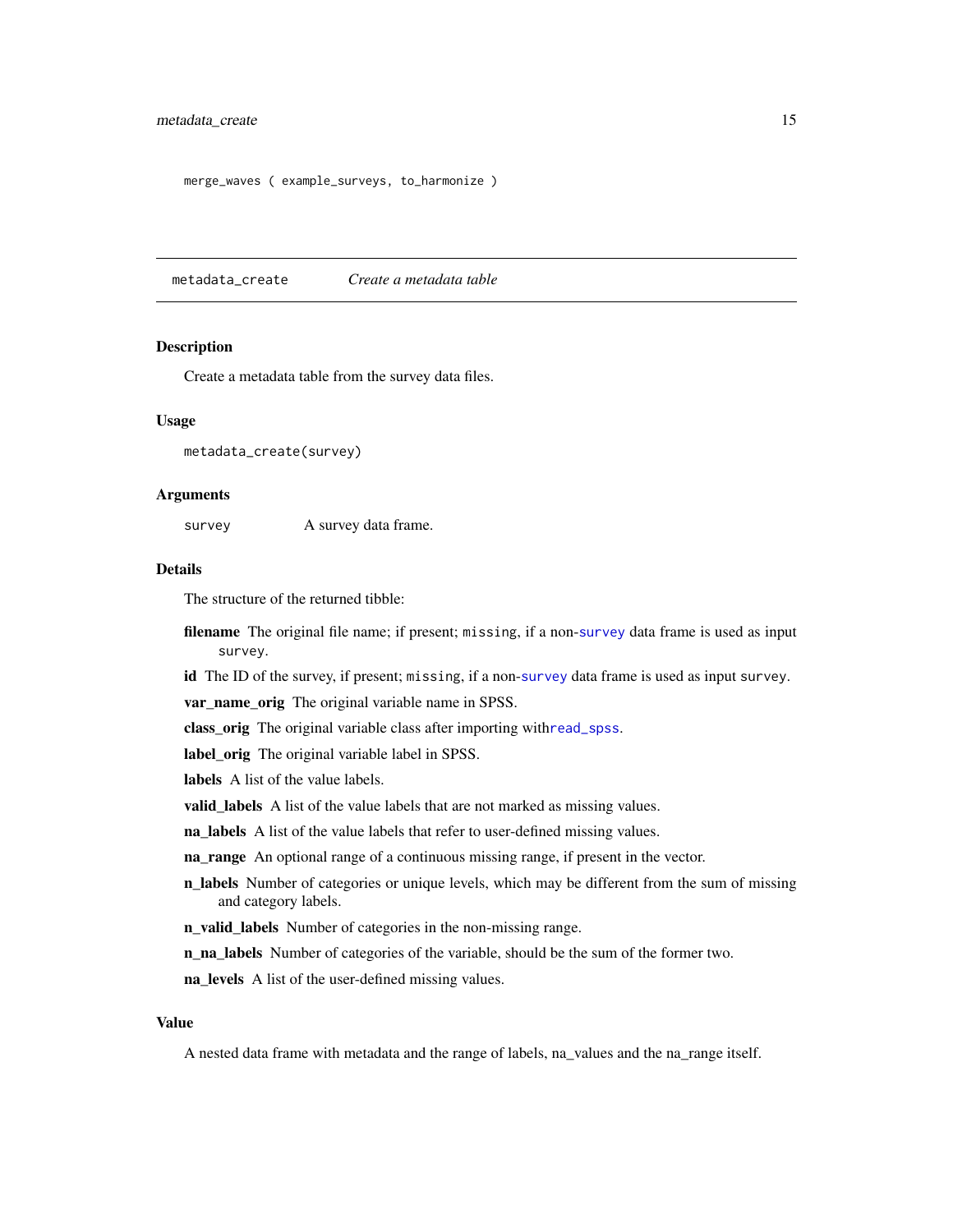#### Examples

```
metadata_create (
 survey = read_rds (
          system.file("examples", "ZA7576.rds",
                       package = "retroharmonize")
          \lambda)
```
<span id="page-15-1"></span>na\_range\_to\_values *Harmonize user-defined missing value ranges*

#### Description

Harmonize the na\_values attribute with na\_range, if the latter is present.

#### Usage

na\_range\_to\_values(x)

is.na\_range\_to\_values(x)

#### Arguments

x A labelled\_spss or labelled\_spss\_survey vector

#### Details

na\_range\_to\_values() tests if the function needs to be called for na\_values harmonization. The na\_range is often missing and less likely to cause logical problems when joining survey answers.

#### Value

A x with harmonized na\_values and na\_range attributes. If min(na\_values) or max(na\_values) than the left- and right-hand value of na\_range, it gives a warning and adjusts the original na\_range.

#### See Also

Other harmonization functions: [collect\\_val\\_labels\(](#page-2-1)), [harmonize\\_na\\_values\(](#page-6-1)), [harmonize\\_values\(](#page-7-1)), [harmonize\\_waves\(](#page-8-1)), [label\\_normalize\(](#page-11-1)), [merge\\_waves\(](#page-13-1))

```
var1 <- labelled::labelled_spss(
 x = c(1, 0, 1, 1, 0, 8, 9),
 labels = c("TRUST" = 1,"NOT TRUST" = 0,
             "DON'T KNOW" = 8,
             "INAP. HERE" = 9),
na\_range = c(8, 12)
```
<span id="page-15-0"></span>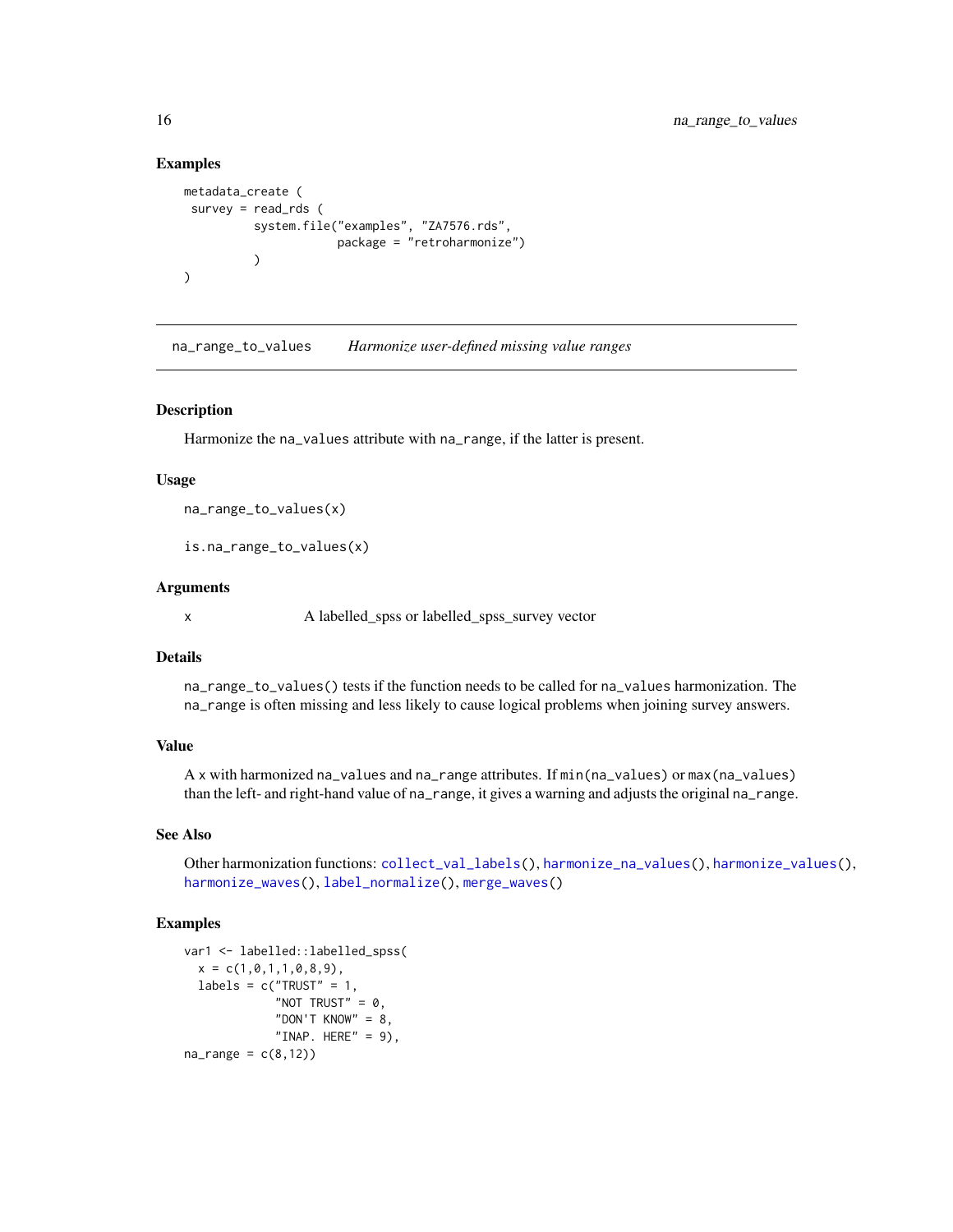```
na_range_to_values(var1)
as_numeric(na_range_to_values(var1))
as_character(na_range_to_values(var1))
```
<span id="page-16-1"></span>pull\_survey *Pull a survey from a survey list*

#### Description

Pull a survey by survey code or id.

#### Usage

```
pull_survey(survey_list, id = NULL, filename = NULL)
```
#### Arguments

| survey_list | A list of surveys                                    |
|-------------|------------------------------------------------------|
| id          | The id of the requested survey. If NULL use filename |
| filename    | The filename of the requested survey.                |

#### Value

A single survey identified by id or filename.

#### See Also

Other import functions: [read\\_rds\(](#page-17-2)), [read\\_spss\(](#page-17-1)), [read\\_surveys\(](#page-19-1)), [subset\\_save\\_surveys\(](#page-21-1))

```
examples_dir <- system.file( "examples", package = "retroharmonize")
my_rds_files <- dir( examples_dir)[grepl(".rds",
                                   dir(examples_dir))]
example_surveys <- read_surveys(
    file.path(examples_dir, my_rds_files) )
```

```
pull_survey(example_surveys, id = "ZA5913")
```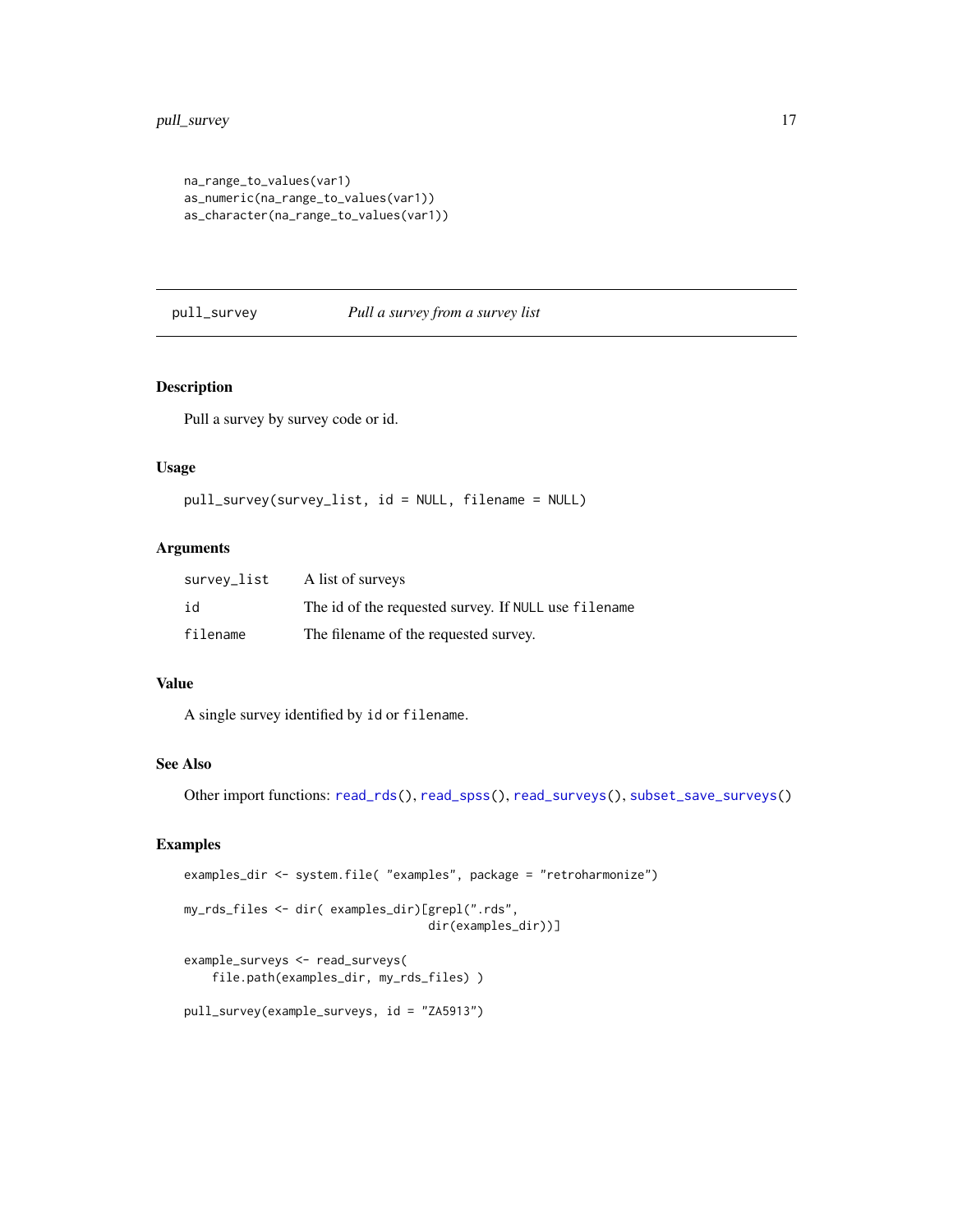<span id="page-17-2"></span><span id="page-17-0"></span>

#### Description

Read survey from rds file

#### Usage

read\_rds(file, id = NULL, filename = NULL, doi = NULL)

#### Arguments

| file     | A re-saved survey, imported with haven: : read_spss                 |
|----------|---------------------------------------------------------------------|
| id       | An identifier of the tibble, if omitted, defaults to the file name. |
| filename | An import file name.                                                |
| doi      | An optional document object identifier.                             |

#### Value

A tibble, data frame variant with survey attributes.

#### See Also

Other import functions: [pull\\_survey\(](#page-16-1)), [read\\_spss\(](#page-17-1)), [read\\_surveys\(](#page-19-1)), [subset\\_save\\_surveys\(](#page-21-1))

#### Examples

```
path <- system.file("examples", "ZA7576.rds", package = "retroharmonize")
read_survey <- read_rds(path)
attr(read_survey, "id")
attr(read_survey, "filename")
attr(read_survey, "doi")
```
<span id="page-17-1"></span>read\_spss *Read SPSS ('.sav', '.zsav', '.por') files. Write '.sav' and '.zsav' files.*

#### Description

'read\_sav()' reads both '.sav' and '.zsav' files; 'write\_sav()' creates '.zsav' files when 'compress = TRUE'. 'read\_por()' reads '.por' files. 'read\_spss()' uses either 'read\_por()' or 'read\_sav()' based on the file extension.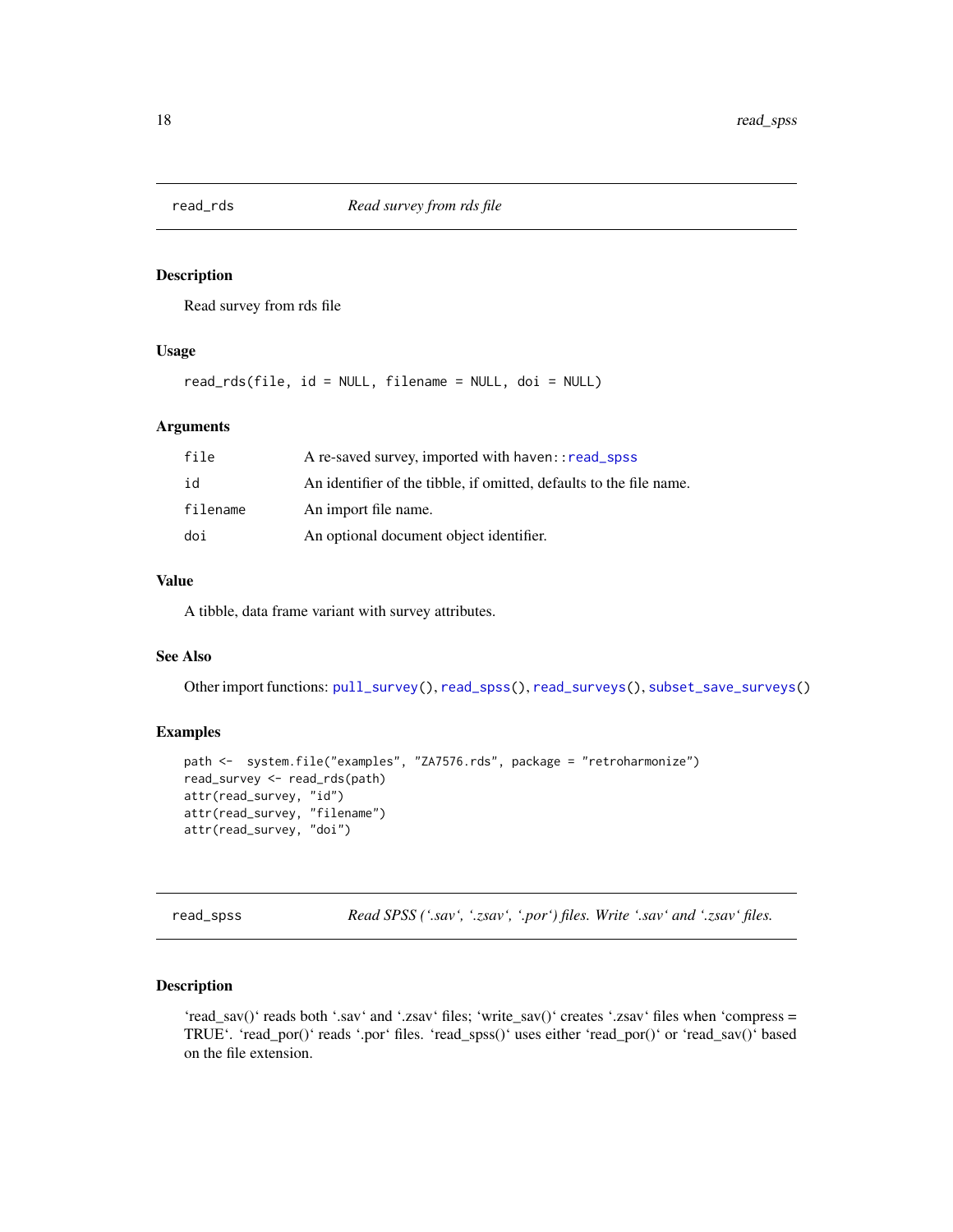<span id="page-18-0"></span>read\_spss 19

#### Usage

```
read_spss(
 file,
 user_na = TRUE,
 id = NULL,filename = NULL,
 doi = NULL,.name_repair = "unique"
)
```
#### Arguments

| file         | An SPSS file.                                                       |
|--------------|---------------------------------------------------------------------|
| user_na      | Should user-defined na_values be imported? Defaults to TRUE.        |
| id           | An identifier of the tibble, if omitted, defaults to the file name. |
| filename     | An import file name.                                                |
| doi          | An optional document object identifier.                             |
| .name_repair | Defaults to "unique" See tibble::as_tibble for details.             |

#### Details

This is a wrapper around haven:: read\_spss

#### Value

A tibble, data frame variant with nice defaults.

Variable labels are stored in the "label" attribute of each variable. It is not printed on the console, but the RStudio viewer will show it.

'write\_sav()' returns the input 'data' invisibly.

#### See Also

Other import functions: [pull\\_survey\(](#page-16-1)), [read\\_rds\(](#page-17-2)), [read\\_surveys\(](#page-19-1)), [subset\\_save\\_surveys\(](#page-21-1))

```
path <- system.file("examples", "iris.sav", package = "haven")
haven::read_sav(path)
tmp <- tempfile(fileext = ".sav")
haven::write_sav(mtcars, tmp)
haven::read_sav(tmp)
```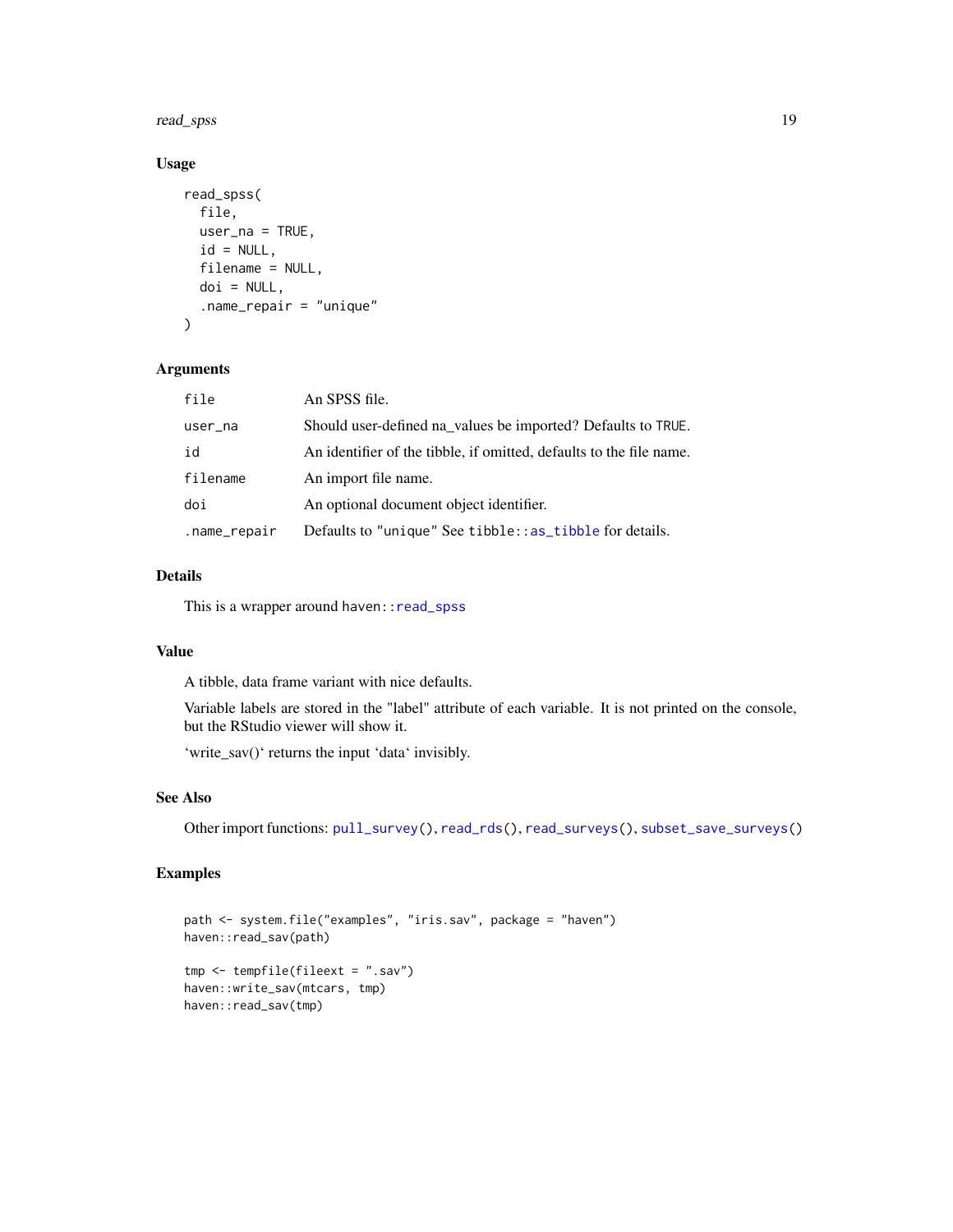<span id="page-19-1"></span><span id="page-19-0"></span>read\_surveys *Read Survey Files Import surveys into a list. Adds filename as a constant to each element of the list.*

#### Description

Read Survey Files

Import surveys into a list. Adds filename as a constant to each element of the list.

#### Usage

```
read_surveys(import_file_names, .f = "read_rds", save_to_rds = TRUE)
```
#### Arguments

import\_file\_names A vector of file names to import. .f A function to import the surveys with. Defaults to 'read\_rds'. For SPSS files, read\_spss is recommended, which is a well-parameterized version of [read\\_spss](#page-17-1) that saves some metadata, too.

save\_to\_rds Should it save the imported survey to .rds? Defaults to TRUE.

#### Value

A list of the surveys. Each element of the list is a data frame-like [survey](#page-22-1) type object where some metadata, such as the original file name, doi identifier if present, and other information is recorded for a reproducible workflow.

#### See Also

#### survey

Other import functions: [pull\\_survey\(](#page-16-1)), [read\\_rds\(](#page-17-2)), [read\\_spss\(](#page-17-1)), [subset\\_save\\_surveys\(](#page-21-1))

```
file1 <- system.file(
    "examples", "ZA7576.rds", package = "retroharmonize")
file2 <- system.file(
    "examples", "ZA5913.rds", package = "retroharmonize")
read_surveys (c(file1,file2), .f = 'read_rds' )
```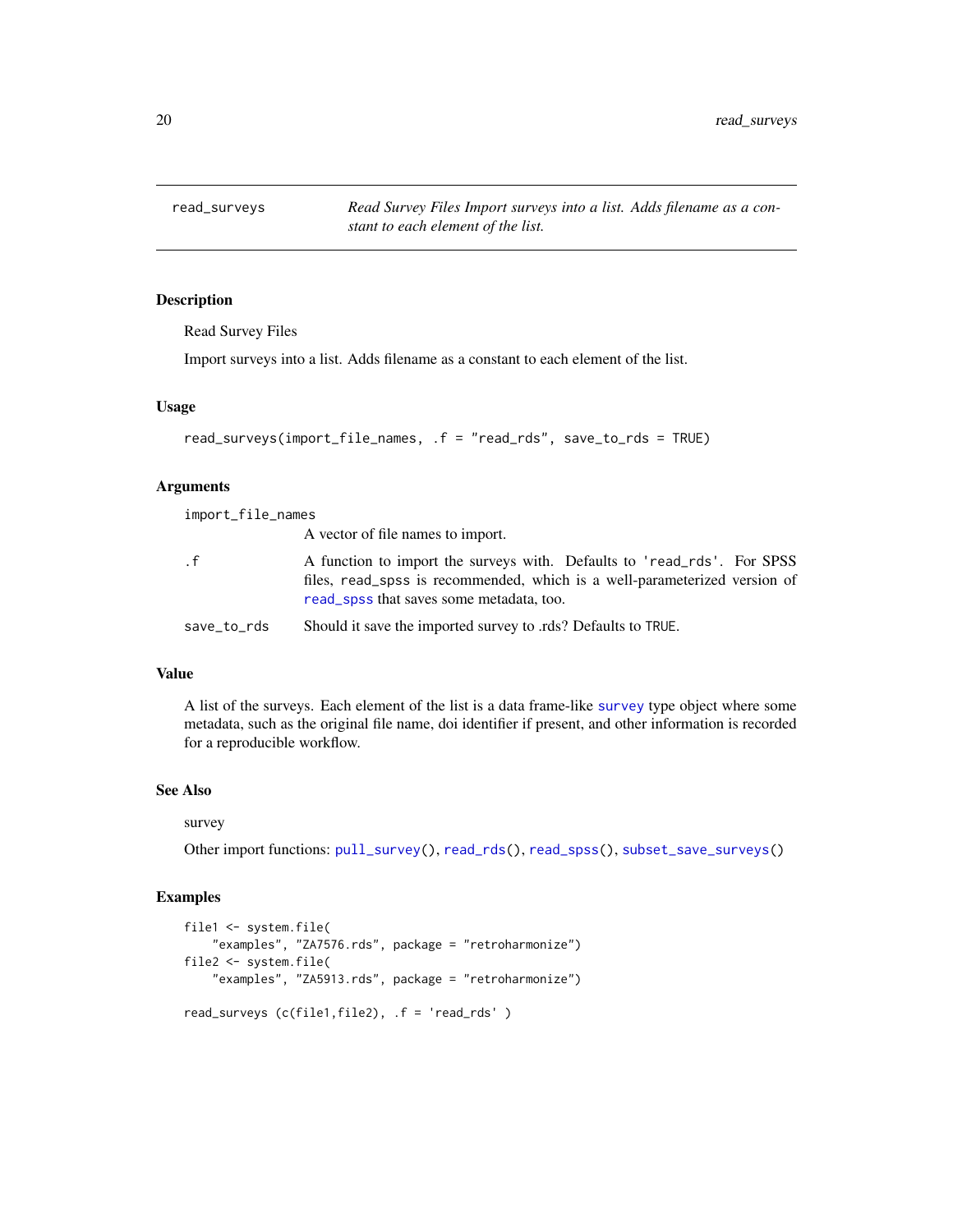<span id="page-20-0"></span>

#### **Description**

The goal of retroharmonize is to facilitate retrospective (ex-post) harmonization of data, particularly survey data, in a reproducible manner. The package provides tools for organizing the metadata, standardizing the coding of variables, variable names and value labels, including missing values, and for documenting all transformations, with the help of comprehensive s3 classes.

#### import functions

Read data stored in formats with rich metadata, such as SPSS (.sav) files, and make them usable in a programmatic context.

[read\\_spss](#page-17-1): read an SPSS file and record metadata for reproducibility [read\\_rds](#page-17-2): read an rds file and record metadata for reproducibility [read\\_surveys](#page-19-1): programmatically read a list of surveys [subset\\_save\\_surveys](#page-21-1): programmatically read a list of surveys, and subset them (pre-harmonize the same variables.) [pull\\_survey](#page-16-1): pull a single survey from a survey list.

#### harmonization functions

Create consistent coding and labelling.

[harmonize\\_values](#page-7-1): [merge\\_waves](#page-13-1): Create a list of surveys with harmonized names and variable labels.

[harmonize\\_waves](#page-8-1): Create a list of surveys with harmonized value labels.

[label\\_normalize](#page-11-1) removes special characters, whitespace, and other typical typing errors and helps the uniformization of labels and variable names.

[na\\_range\\_to\\_values](#page-15-1): Make the na\_range attributes, as imported from SPSS, consistent with the na\_values attributes.

#### documentation functions

Make the workflow reproducible by recording the harmonization process.

#### type conversion functions

Consistently treat labels and SPSS-style user-defined missing values in the R language. [survey](#page-22-1) helps constructing a valid survey data frame, and [labelled\\_spss\\_survey](#page-10-1) helps creating a vector for a questionnaire item. [as\\_numeric](#page-10-2): convert to numeric values.

[as\\_factor](#page-1-1): convert to labels to factor levels.

[as\\_character](#page-10-2): convert to labels to characters.

[as\\_labelled\\_spss\\_survey](#page-2-2): convert labelled and labelled\_spss vectors to labelled\_spss\_survey vectors.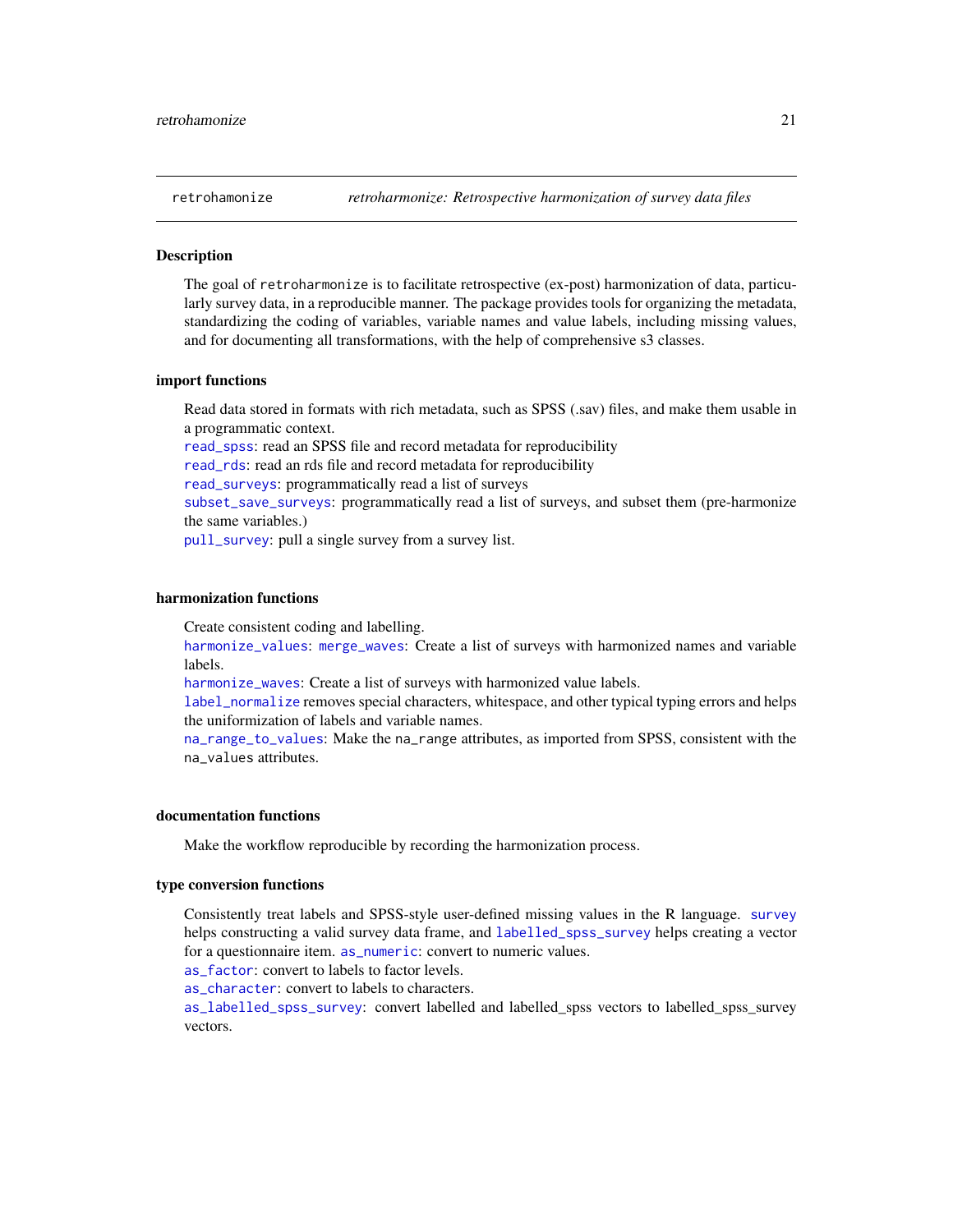<span id="page-21-1"></span><span id="page-21-0"></span>subset\_save\_surveys *Subset and Save Surveys*

#### Description

Read a predefined survey list and variables.

#### Usage

```
subset_save_surveys(
 var_harmonization,
  selection_name = "trust",
 import\_path = "".export_path = "working"
\lambda
```
#### Arguments

var\_harmonization

|             | Metadata of surveys, including at least filename, var_name_orig, var_name,<br>var label. |
|-------------|------------------------------------------------------------------------------------------|
|             | selection_name An identifier for the survey subset.                                      |
| import_path | The path to the survey files.                                                            |
| export_path | The path where the subsets should be saved.                                              |

#### Value

The function does not return a value. It saves the subsetted surveys into .rds files.

#### See Also

Other import functions: [pull\\_survey\(](#page-16-1)), [read\\_rds\(](#page-17-2)), [read\\_spss\(](#page-17-1)), [read\\_surveys\(](#page-19-1))

```
test_survey <- read_rds (
file = system.file("examples", "ZA7576.rds",
                   package = "retroharmonize")
)
test_metadata <- metadata_create ( test_survey )
test_metadata <- test_metadata[c(18:37),]
test_metadata$var_name <- var_label_normalize (test_metadata$var_name_orig)
test_metadata$var_label <- test_metadata$label_orig
saveRDS(test_survey, file.path(tempdir(),
                              "ZA7576.rds"),
```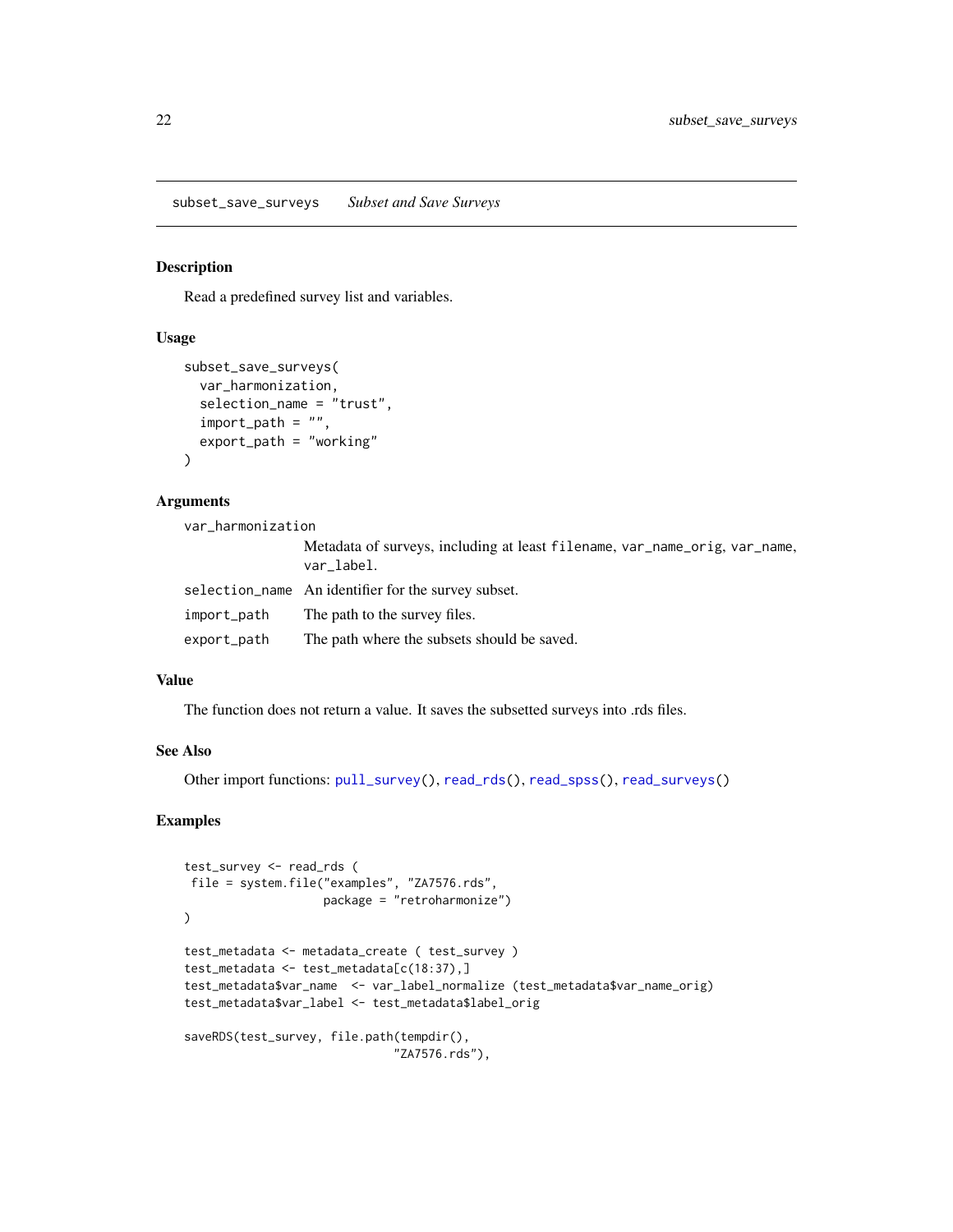<span id="page-22-0"></span>survey 23

```
version = 2)subset_save_surveys ( var_harmonization = test_metadata,
                     selection_name = "tested",
                     import\_path = tempdir(),export_path = tempdir())
file.exists ( file.path(tempdir(), "ZA7576_tested.rds"))
```
#### <span id="page-22-1"></span>survey *Survey data frame*

#### Description

Store the data of a survey in a tibble (data frame) with a unique survey identifier, import filename, and optional doi.

#### Usage

```
survey(
 df = data.frame(),
  id = character(),filename = character(),
  doi = character()\lambda
```
is.survey(df)

#### Arguments

| df       | A tibble or data frame that contains the survey data. |
|----------|-------------------------------------------------------|
| id       | A mandatory identifier for the survey                 |
| filename | The import file name.                                 |
| doi      | Optional doi, can be omitted.                         |

#### Value

A tibble with id, filename, doi metadata information.

```
example_survey <- survey(
  df =data.frame (
    rowid = 1:6,
    observation = runif(6),
  id = 'example',
  filename = "no_file"
\mathcal{L}
```